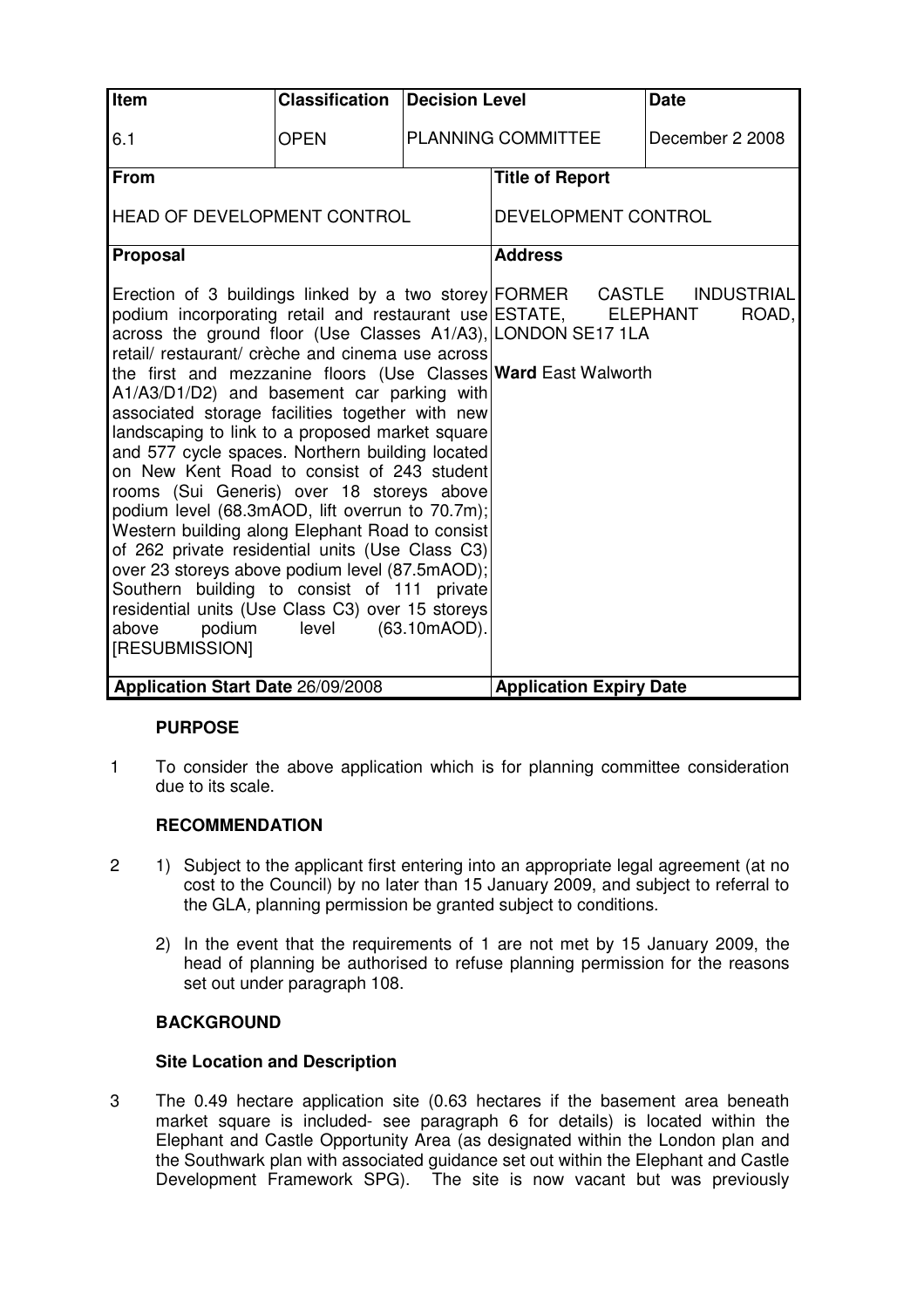occupied by a Volvo car dealership which had a frontage onto New Kent Road.

- 4 The application site is bounded by New Kent Road to the north, the Heygate housing estate to the east and a playground (recently relocated) and open space area which extends from the site to Walworth Road to the south with Elephant Road, a railway viaduct and the Elephant and Castle Railway Station forming the site's western boundary. Further to the north and east and south is high density residential development, with commercial uses immediately to the west (including the Elephant and Castle Shopping Centre complex).
- 5 The site is not located within a conservation area and does not contain any listed buildings. Whilst not within any strategic viewing corridors, the site is located in the background of the townscape view of Westminster from the Serpentine Bridge.

## **Details of Proposal**

- 6 The proposed development sees the resubmission of a previously approved scheme (reference 07-AP-1449, see planning history at paragraph 13) which remains broadly unaltered in terms of overall form, massing and layout. At the time of the previous application a separate but related application for a market square, which adjoins the site to the south and sits above the basement area forming part of this application, was also approved (reference 07-AP-1448). The market square is not amended and has therefore not been resubmitted, though it remains an integral part of the proposed development which will be tied to this application via the legal agreement.
- 7 The current proposal comprises a mixed-use scheme totalling 51,504sq.m GEA, (an increase of 1884sq.m from the extant permission), made up of three blocks on top of a part two, part three storey podium and basement. The basement facilitates below ground access to the adjacent Elephant and Castle Shopping Centre site in line with the requirements of the Elephant and Castle Development Framework. The proposed uses are set out below, with the previously approved floorspace enclosed by brackets:
	- 28,973 (26,415) sq.m of Class C3 private residential accommodation comprising 373 (312) units;
	- 8,697 (9,236) sq.m of Class Sui Generis student accommodation comprising 243 (247) student rooms;
	- 2,232 (2,321) sq.m of Class A1 retail;
	- 2,410 (2,047) sq.m of Class D2 cinema (4 screens 850 seats);
	- 924 (694) sq.m of Class A3 restaurant
	- 457sq.m Class D1 crèche;
	- 6,840 (7,160) sq.m of basement parking and plant; and
	- 971 (1,745) sq.m of above ground ancillary areas such as walkway's/ terraces, reduced due to the partial enclosure of the podium and terrace.
- 8 The southern building, fronting the market square, is the smallest of the 3 blocks, which has increased in height to 15 storeys (63.10m AOD) above podium level (previously 14 storeys and 59.85m AOD). Through internal reconfiguration and the inclusion of an additional floor of accommodation, an additional 30 units from that previously approved are proposed totalling 111 private residential units comprising 1, 2 and 3 bedrooms. All studio units are removed.
- 9 The northern building fronts New Kent Road and provides student accommodation totalling 243 (247) student rooms. The building height remains unaltered from the previous consent, rising to 18 storeys above podium level (68.3m AOD and 70.7 to top of lift overrun). The lower floors comprise standard sized en-suite twin rooms, a number of wheelchair accessible studios and shared kitchen/lounge areas. The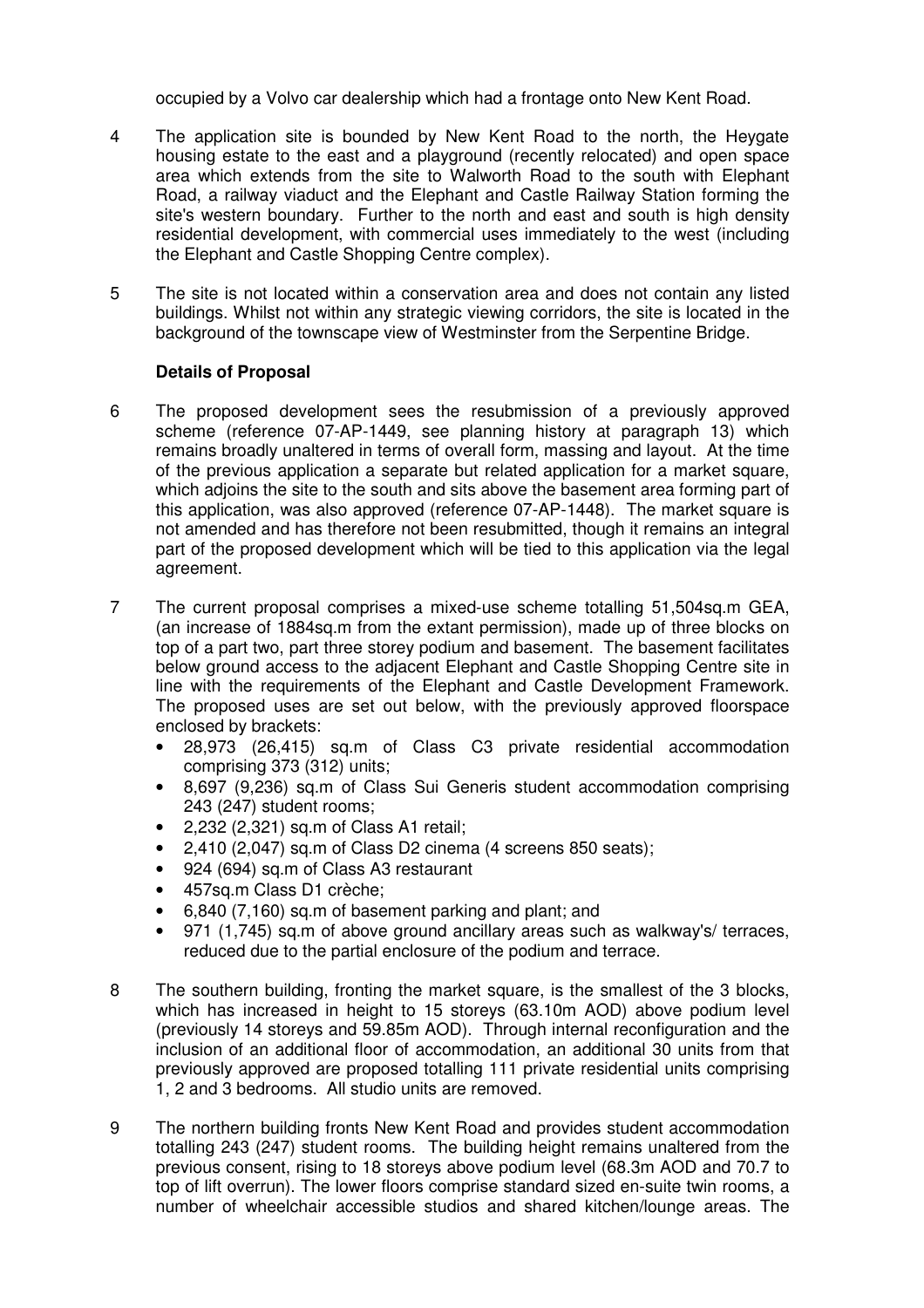upper floors comprise slightly larger studios and deluxe studios with en-suites and kitchenettes; the uppermost studio's including both private and a communal terrace.

- 10 The western block facing Elephant Road is the tallest, and remains at the previously consented height of 23 storeys above podium level (87.5m AOD). However, internal reconfiguration following adjustments to the facade fenestration, resulting in a simplified form, but within the same footprint) has resulted in an increase in unit numbers from 231 to 262 units made up of 1, 2, and 3 bedrooms across all floors.
- 11 The basement comprises an upper and lower basement. The upper basement provides servicing and disabled parking for 42 cars, 545 bicycles and 9 motorcycles. The lower basement contains a market storage area with lift access to the market square above and in accordance with the Elephant and Castle Development Framework will provide basement level vehicular access for the replacement Elephant and Castle shopping centre which will be to the west of the proposal. The basement area is accessed off New Kent Road.
- 12 The ground floor of the podium contains a 1067sq,m foodstore, a range of retail units of various sizes, three restaurants with terraces overlooking the market square and the entrance foyers of the residential and student accommodation blocks. The upper ground floor will include a four screen cinema, a range of retail units and the upper floors of the three restaurants. The double height cinemas have enabled the creation of a partial upper ground mezzanine which contains a proposed crèche with direct access to terraces (a new inclusion within the scheme) and a cinema bar/ lounge, as well as the first floor of residential accommodation within the southern tower. The top of the podium contains a central open space between the three towers which will contain a children's play area and landscaped amenity area for residents.

### **Planning History**

- 13 The application forms an amendment to a number of previously approved schemes:
	- 05-AP-1693 was granted in December 2006 for a mixed use scheme comprising three buildings linked together by a two storey podium incorporating retail, restaurant and cinema uses. A central area of green open space is located directly above the podium in between the 3 buildings. The 15 storey south building (53.8m high) included residential accommodation, the 18 storey north building (66.7m) a hotel and the 24 storey west building (80m) provided office and residential accommodation. The scheme included a basement car park and servicing area including 44 car parking spaces and 339 bicycle parking spaces.
	- 05–AP–1694 was granted in December 2006 for a market square is linked to the aforementioned application through the shared basement servicing area providing servicing and storage facilities for market traders.
	- 07-AP-1449 was granted in May 2008 for a new mixed use scheme comprising three buildings linked together by a two storey podium incorporating retail and restaurant use across the ground floor (use classes A1/A3), retail/ restaurant and cinema use across the first and mezzanine floors (classes A1/A3/D2) and basement car parking with associated storage facilities together with new landscaping to link to a proposed market square. The northern building on New Kent Road consisted of 18 storeys (68.3mAOD) for 247 student accommodation rooms (use class C2), the western building along Elephant Road consisted of 23 storeys (87.5mAOD) for 231 private residential units (use class C3) and the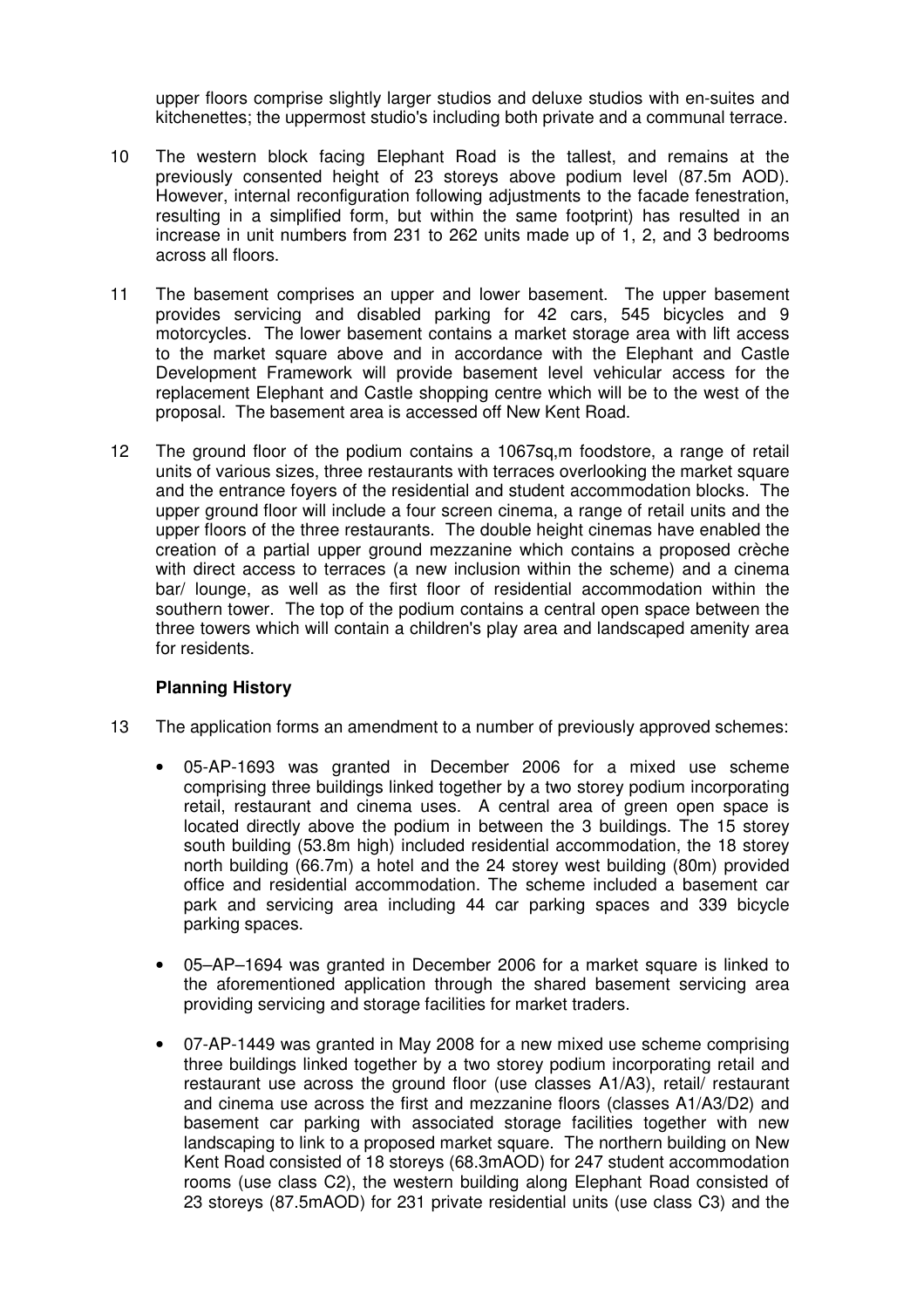southern building was comprised of 14 storeys (59.85mAOD) for 81 private residential units (Use Class C3);

• 0-AP-1448 was granted in May 2008 for a Market Square (public open space) and basement service area (linked to application reference 07-AP-1449).

# **FACTORS FOR CONSIDERATION**

### **Main Issues**

- 14 The main issues in this case are:
	- Principle of the development including scale and height;
	- Mix, density and layout;
	- Affordable housing provision;
	- Design;
	- Impact on strategic and local views;
	- Transport issues;
	- Impact on amenity of neighbouring residents and occupiers;
	- Flood risk assessment;
	- Planning obligations.

### **Planning Policy**

15 The Southwark Plan (UDP) July 2007

The site is within the Central Activities Zone, a Major Town Centre, the Elephant and Castle Transport Development Zone, and is within proposals site 39P- the Elephant and Castle Core Area and Opportunity Area. Within the Elephant and Castle Development Framework SPG the site is located within a Local Cluster. Part of the site also lies within an Archaeological Priority Zone and it is in an Air Quality Management Area. The relevant strategic policies include:

- SP1 Sustainability, equality and diversity
- SP2 Participation
- SP3 Quality and accessibility
- SP8 Anti-poverty
- SP9 Meeting community needs
- SP10 Development impacts
- SP11 Amenity and environmental quality
- SP12 Pollution
- SP14 Sustainable buildings
- SP15 Open space and biodiversity
- SP18 Sustainable transport
- SP19 Minimising the need to travel
- 16 The relevant policies include:

Section 2 Life Chances - Preserving and Creating Community Assets Policy 2.2 Provision of new Community Facilities Policy 2.5 Planning Obligations Section 3 Clean and Green - Protecting and Improving Environmental Quality Policy 3.1 Environmental Effects Policy 3.2 Protection of Amenity Policy 3.3 Sustainability Assessment Policy 3.4 Energy Efficiency Policy 3.5 Renewable Energy Policy 3.6 Air Quality Policy 3.7 Waste Reduction Policy 3.9 Water Policy 3.11 Efficient Use of Land Policy 3.12 – Quality in Design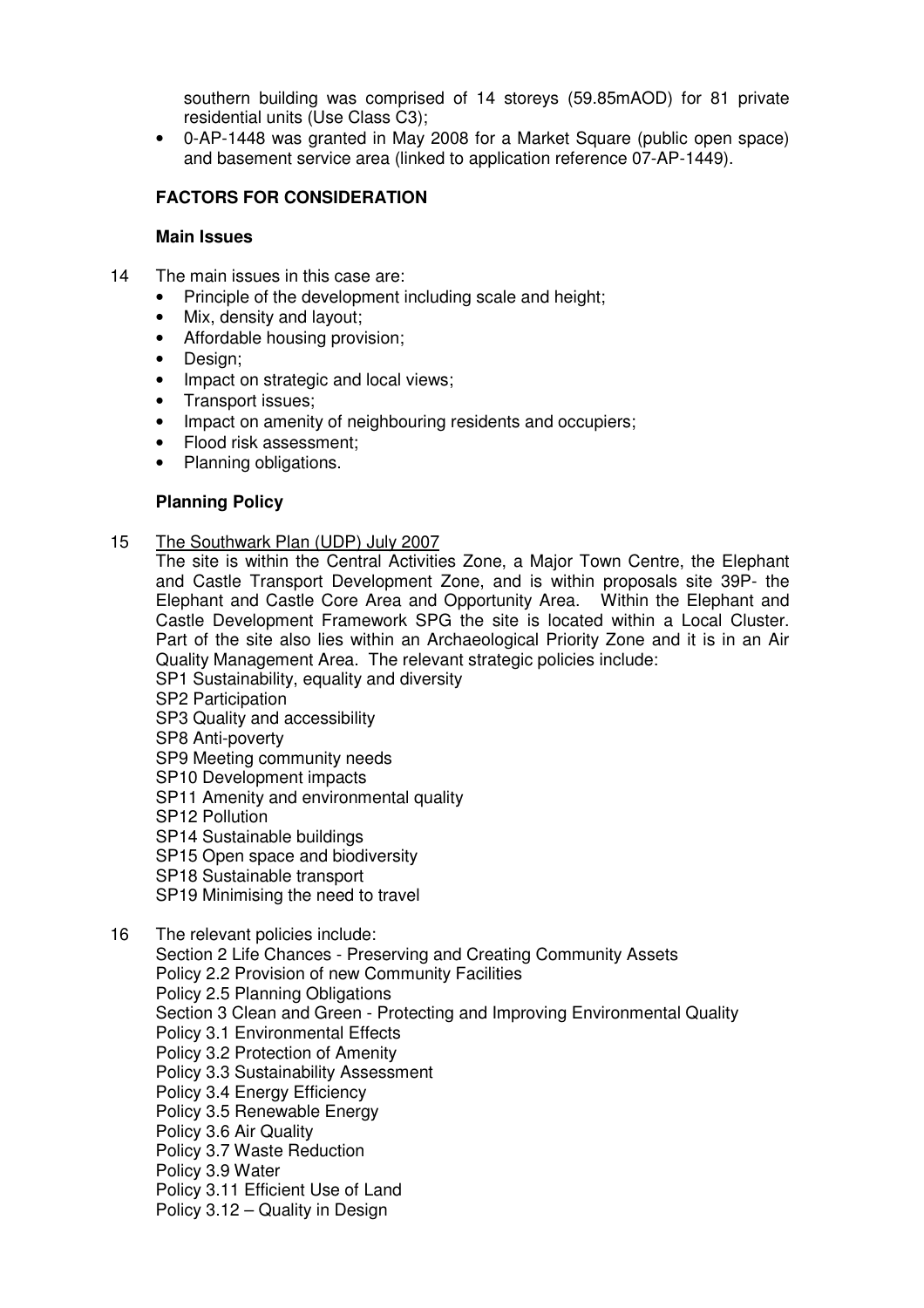Policy 3.13 – Urban Design Policy 3.14 – Designing Out Crime Policy 3.19 – Archaeology Policy 3.31 - Flood Defences Section 4 Housing Policy 4.1 Density of Residential Development Policy 4.2 Quality of Residential Development Policy 4.3 Mix of Dwellings Policy 4.4 Affordable Housing Policy 4.5 Wheelchair Affordable Housing Section 5 Sustainable transport - Improving Access and Convenience Policy 5.1 Locating Developments Policy 5.2 Transport Impacts Policy 5.3 Walking and Cycling Policy 5.6 Car Parking Policy 5.7 – Parking Standards for Disabled People and the Mobility Impaired Section 6 Opportunity Areas Policy 6.1 Elephant and Castle Opportunity Area 17 London Plan 2004 The site is located within the Central London Sub-Region, within Opportunity Area 8- Elephant and Castle and an Area for Regeneration. Key Policies: Policy 2A.1 Sustainability criteria Policy 2A.2 Opportunity Areas Policy 2A.3 Areas for Intensification Policy 2A.4 Areas for Regeneration Policy 3A.1 Increasing London's supply of housing Policy 3A.2 Borough housing targets Policy 3A.4 Housing choice Policy 3A.5 Large residential developments Policy 3A.6 Definition of affordable housing Policy 3A.7 Affordable housing targets Policy 3A.8 Negotiating affordable housing Policy 3A.15 Protection/enhancement of social infrastructure/ community facilities Policy 3A.24 Meeting floor targets Policy 3A.25 Social and economic impact assessments Policy 3C.16 Tackling congestion and reducing traffic Policy 3C.22 Parking strategy Policy 3D.1 Supporting town centres Policy 3D.4 Development and promotion of arts and culture Policy 3D.12 Biodiversity and nature conservation 18 Policy 4A.6 Improving air quality Policy 4A.7 Energy efficiency and renewable energy Policy 4A.8 Energy assessment Policy 4A.9 Providing for renewable energy Policy 4A.11 Water supplies Policy 4B.1 Design principles for a compact city Policy 4B.2 Promoting world-class architecture and design Policy 4B.3 Maximising the potential of sites Policy 4B.4 Enhancing the quality of the public realm Policy 4B.5 Creating an inclusive environment Policy 4B.6 Sustainable design and construction

Policy 4B.7 Respect local context and communities

Policy 4B.8 Tall buildings – location

Policy 4B.9 Large-scale buildings – design and impact

Policy 4B.14 Archaeology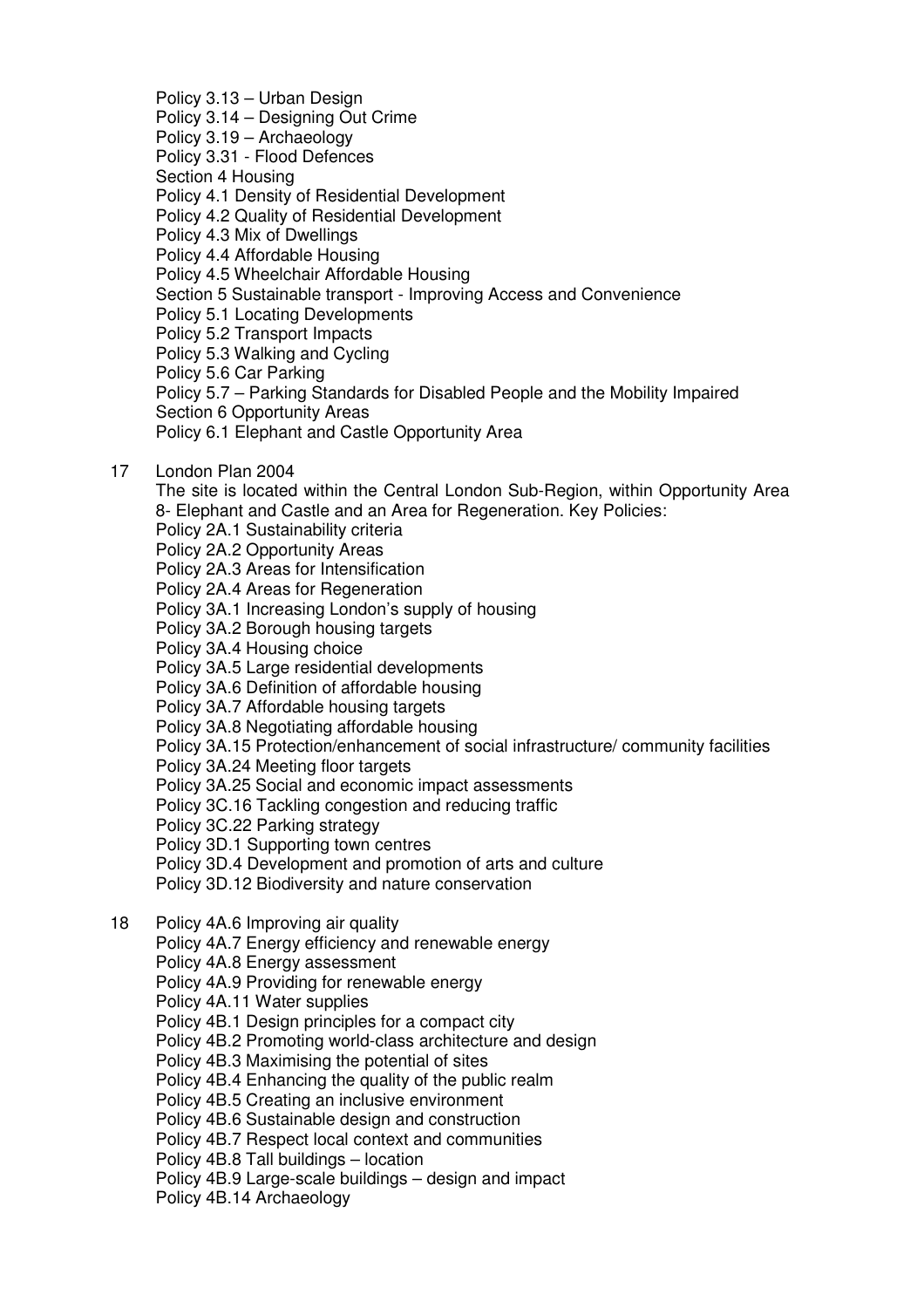Policy 4B.15 London View Protection Framework Policy 4B.17 Assessing development impact on designated views Policy 4C.6 Flood plains Policy 4C.7 Flood defences Policy 4C.8 Sustainable drainage Policy 5B.1 The strategic priorities for Central London Policy 5B.2 Development in the Central Activities Zone Policy 5B.4 Opportunity Areas in Central London Policy 6A.4 Priorities in planning obligations Policy 6A.5 Planning obligations 19 Supplementary Planning Documents, Planning Policy Guidance [PPG] and

Planning Policy Statements [PPS] PPS 1: Planning for Sustainable Communities PPS 3: Housing PPG 13: Transport PPG16: Archaeology and Planning PPS 22: Renewable Energy PPS 23: Planning and Pollution Control PPS 25: Development and Flood Risk SPG: London View Management Framework SPG: Sustainable Design and Construction SPG: Providing for Children and Young People's Play and Informal Recreation SPG: Planning for Equality and Diversity SPG: Accessible London: Achieving an Inclusive Environment Circular 05/2005 Planning Obligations 2005 Southwark SPD: Sustainable Design and Construction (draft) Southwark SPD: Residential Design Standards SPD Southwark SPD: S106 Planning Obligations Southwark SPD: Sustainable Transport Southwark SPD: Affordable Housing

### **Consultations**

- 20 Site Notices: 14 October 2008 Press Notice: 09 October 2008 Neighbour Letters: 09 October 2008
- 21 Internal Consulters: Elephant and Castle Special Projects; Access Officer; Archaeology Officer; Policy Team; Environmental Health Team; Transport Group; Waste Management.
- 22 Statutory and Non-statutory Consultees: Environment Agency; English Heritage; Greater London Authority (GLA); London Fire and Emergency Planning Authority (LFEPA); Network Rail; Transport for London (TfL); London Underground; Thameslink 2000; Thames Water; City of Westminster; London Borough of Lambeth; Metropolitan Police; CABE; Royal Parks. The University of the Arts were consulted directly by the applicant in relation to the student accommodation.
- 23 Neighbour Consultees: The following properties were consulted: Smeaton Court, Arch Street Smeaton Court, 50 Rockingham Street Hannibal House Elephant and Castle Metro Central Heights 119 Newington Causeway 15 Elephant and Castle LT Station Elephant and Castle Arches 104-105 New Kent Road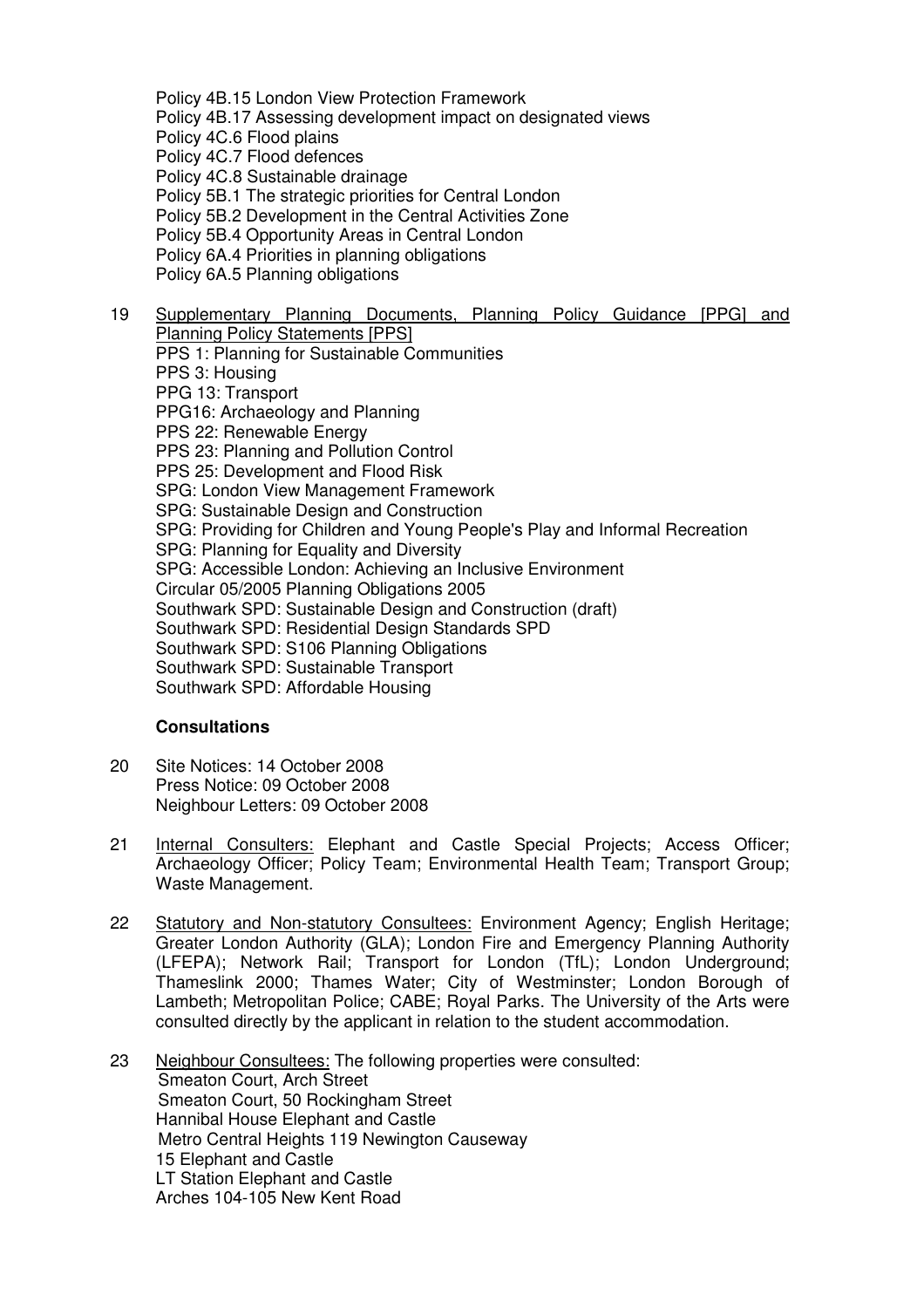26, 28, 30, 32, 34, 81, 83, 100 New Kent Road Railway Arches 1,2,3,4,5,6, 109 – 113, 113c, 119, 122 Elephant Road 109, 110, 111-113, 127 Elephant Road Elephant and Castle Station Elephant Road 1-8 Farrell Court Elephant Road 143 Eagle Yard 88 Walworth Road 2,4, 6 Hampton Street 80-82, 84, 86, 88, 90, 92, 92A, 94-96, Walworth Road 10 – 20 Hampton House Hampton Street 125 Newington Causeway Alexander Fleming House, Newington Causeway 145 Eagle Yard 88 Walworth Road Store, Lower Ground floor Smeaton Court Rockingham Street Rear of Metro Central 1-16 St Matthews Court Meadow Row Site adjacent to St Mathews Church, New Kent Road The Rectory, Meadow Row St Mathews Vicarage, Meadow Row St Mathews Church, New Kent Road 1,2,9 Elephant and Castle Newington Causeway Hand in Hand Meadow Row 56-86, 88-98, 100-108 (evens) Rockingham Street 1- 99 Albert Barnes House New Kent Road 1-40 1- 242 Ashenden Deacon Way 1- 216 Claydon Deacon Way 1- 48 Chearsley Deacon Way 1 Deacon Way 1- 80 Cuddington Deacon Way 3-9, 30-36 Risborough Deacon Way 29 Marston, Deacon Way All units- Elephant and Castle Shopping Centre

# **Consultation Replies**

### **Internal Consultees**

### 24 Elephant and Castle Special Projects:

- Maintaining development momentum in the form of this scheme and others such as the former London Park Hotel represents the best means of maintaining resident and market confidence in the Elephant and Castle regeneration during the economic downturn. The site is adjacent to the Heygate Estate and represents the first phase of redevelopment of the core area.
- The implementation of the scheme will represent a very visible statement of the council's continued commitment to the redevelopment of the area. In addition the project will bring forward a number of early benefits for the area including the provision of a cinema, the market square, retail units [which under the terms of the s106 agreement will continue to be available to independent traders within the E & C shopping centrel and an enlarged basement for servicing of the wider redevelopment area. The close proximity of the site to the Coronet Theatre together with the proposed new cinema creates potentially strong relationships that will increase the areas leisure offer and encourage the development of the evening economy.
- Following election of a new Mayor and ongoing review of London Transport commitments the tram project is at risk and there will be no certainty until early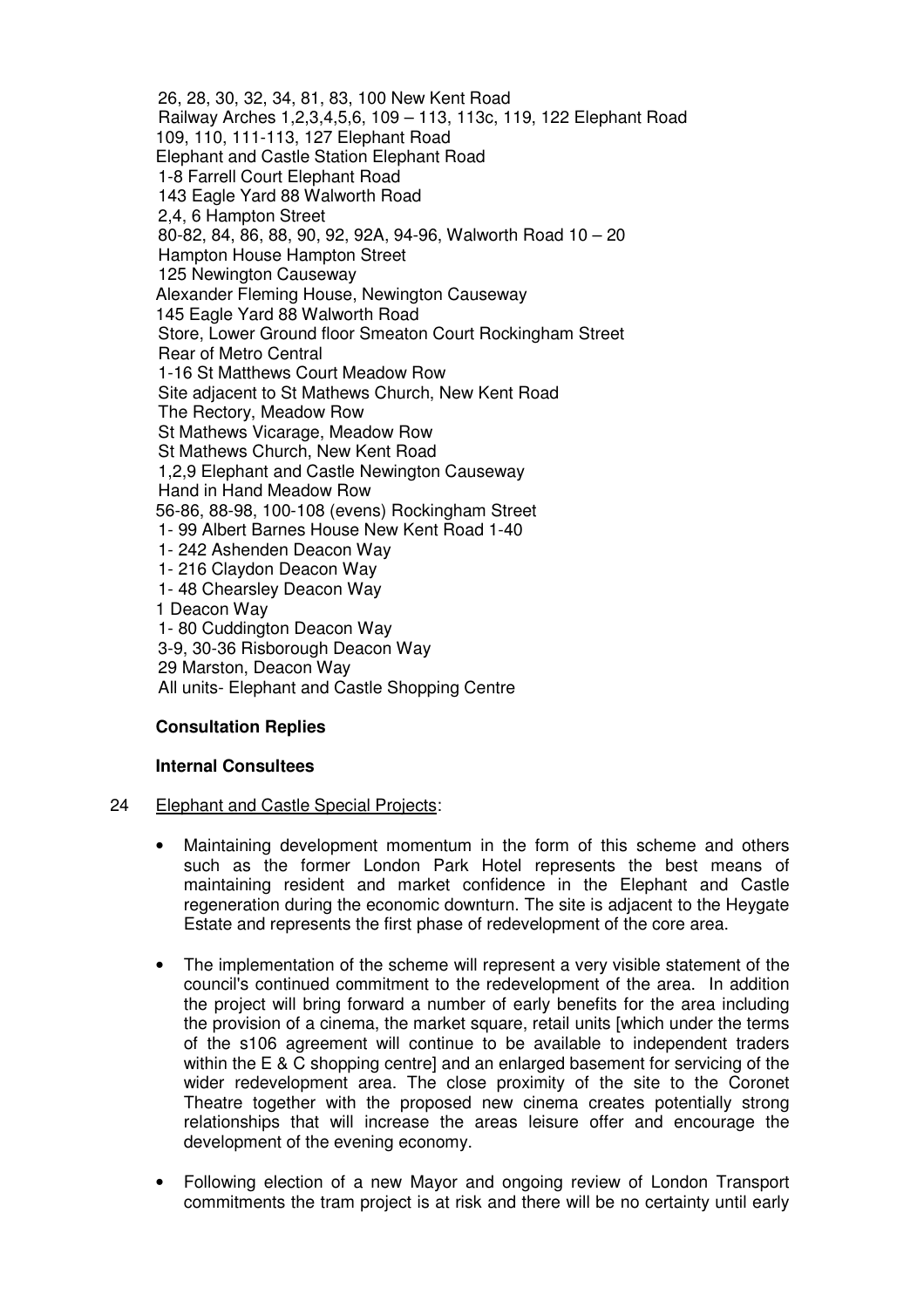2009 and it is therefore likely that at this time TfL will wish to see the retention of space for the project in this scheme.

- The student housing will support the University of the Arts' expansion plans and will assist a project objective of bringing more of the 'life' of the universities into the centre of the Elephant.
- The scheme will not include any affordable on site [as per the consented development] and the applicant has indicated that an in lieu payment is no longer be possible due to the declining viability of the scheme. Throughout the various versions of the project we have agreed there are site specific reasons why this project should not be required to meet normal affordable housing requirements. The SPG requires a large basement for servicing of the wider scheme and the considerable costs associated with this have been accepted as off setting the need to provide the usual S106 requirements. It remains the view of the E&C team and the Lend Lease masterplanning team that the basement structure is still required at this location and this needs to be borne in mind when the S106 requirements are assessed.
- 25 Access Officer: no response received however no objections were outstanding in relation to the previous application. All units meet Lifetime Homes Standards, 10% suitable for wheelchair users. All student accommodation accessible by wheelchairs, 1% to be constructed to wheelchair occupant standards and 4% designed as convertible should the requirement arise.
- 26 Archaeology Officer: The site stands adjacent to the Kennington Road and Elephant and Castle Archaeological Priority Zone. As a double basement is proposed for much of the area it will be impossible for the foundations to be redesigned to preserve archaeological remains. The applicants have completed part of the evaluation proposed by their appointed archaeologists on site. Currently there is a large mound of broken concrete obscuring the location of the agreed second area of trenching. The proposed changes to the building have not altered its impact upon buried archaeological remains. Recommend that the same archaeological conditions are applied to this development to secure the level of investigation and mitigation of impact that the proposal warrants. These recommendations are both reasonable and necessary to provide properly for the likely archaeological implications in line with Southwark plan policies 3.15 and 3.19 and PPG16.
- 27 Policy Team: The principle of this land use has already been accepted in the previous two applications 07-AP-1449 and 07-AP-1448. The local need for student accommodation (policy 4.7) must be demonstrated through agreed links with a local user. The applicant needs to demonstrate that the university/college will be leasing/buying the student accommodation. Density is considered acceptable due to its designation as a site appropriate for a tall buildings and its location in an area of high public transport and provided the development provides an example of exemplary design with an excellent standard of living accommodation and provides significant improvements to the local area in line with policy 4.1. There are no policy objections subject to the revised, increased S106 being acceptable and an agreement to sign up to MUSCo being received. All other elements have been previously discussed and agreed so no new issues have been raised.
- 28 Environmental Health: No further comments received however previous comments remain relevant: Conditions are recommended for internal ambient noise levels, vibration, sound insulation between commercial and residential units and plant noise. A scheme to protect future occupiers from the poor air quality in the area will be required by condition. A construction management strategy will be required by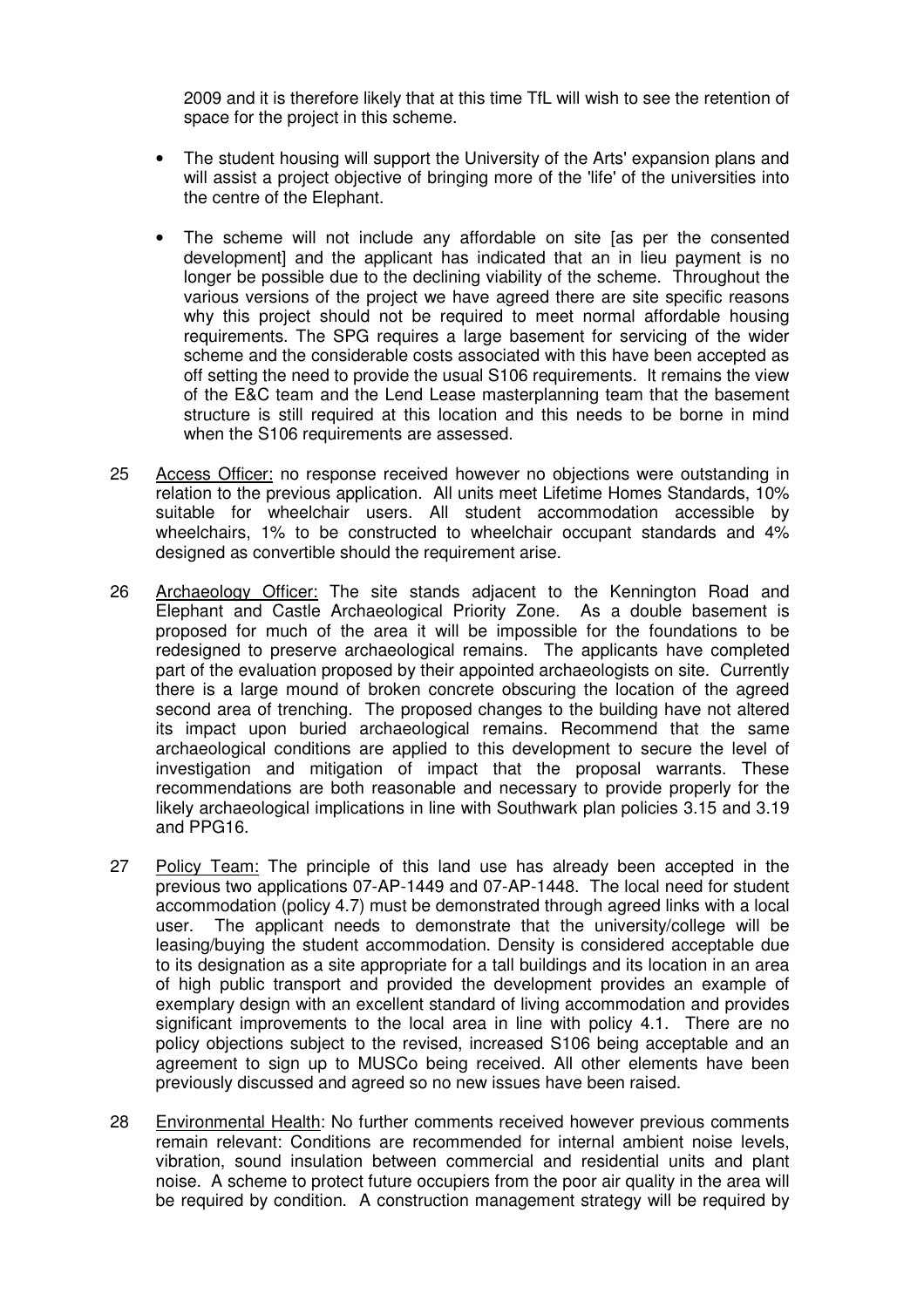condition.

- 29 Transport Group: Although formed as a separate application, this is an amendment to an approved scheme. As such, have only dealt with the revised/amended issues and not those previously approved. Previous comments still apply.
	- Vehicle, pedestrian and disabled access and sightlines/ visibility Splays: acceptable. Proposed vehicle access is from New Kent Road.
	- Parking: 42 car parking spaces proposed, but use of all spaces not clear (ES states 37 disabled, 3 disabled preference, 2 commercial and previous application had these spaces as available for purchase). A number of designated bays are substandard and would not be suitable for disabled drivers or passengers. 5 of the 9 motorcycle bays appear to have been located in inappropriate locations. An investigation into the provision of a car club scheme would be welcomed. A Travel Plan should have been included. Officer Comment: The applicant has previously indicated they will pursue the introduction of a car club scheme with car club operators. Amended plans have allowed for the relocation of motorcycle spaces. The applicant has indicated that the disabled spaces meet requirements. A condition has been included to ensure this and the submission of a travel plan and investigation of a car club.
	- Cycle parking is below council's minimum standards. An increase in provision in the public areas would be welcomed. No information has been supplied as to where visitors are to park their cycles. Off street cycle lane in Elephant Road will be lost under the proposals. Officer Comment: Revised plans introduce visitor cycle parking at ground floor level which meets required standards. Applicant previously advised that an on street cycle lane will be available following implementation, but if the Cross River Tram is introduced along Elephant Road, the cycle lane will need to be redirected by TfL.
- 30 Waste Management: Provision of suitable waste storage facilities within the development should be possible given available basement space. However, as there are a number of issues that require clarification, a condition similar to that attached to the existing planning permission should be imposed. There appears to be no mention of separating commercial and residential waste (and the recyclates generated by each), frequencies of collection, how waste generation estimates were calculated, which should use the formula sent out in BS5906.

### **Statutory and Non-statutory Consultees**

- 31 Environment Agency: No response received. Previous conditions applied.
- 32 English Heritage: Do not wish to offer any comments.
- 33 Greater London Authority (GLA) Stage 1 Report:The Mayor has concluded that the proposal will support and enable the ongoing regeneration of the Elephant and Castle and would deliver the land uses and infrastructure consistent with the development framework. The absence of affordable housing provision is inconsistent with strategic planning policy and is not justified by the exceptional costs arising from other planning obligations. The design is broadly in accordance with the parameters of the development framework and London plan policies. The scheme would facilitate inclusive access subject to the provision of additional information on wheelchair housing. The proposal is inconsistent with climate change adaptation and mitigation policies of the London plan. The transport proposals are consistent with the London Plan subject to relevant measures being secured in the s106. The Mayor considers that the application does not comply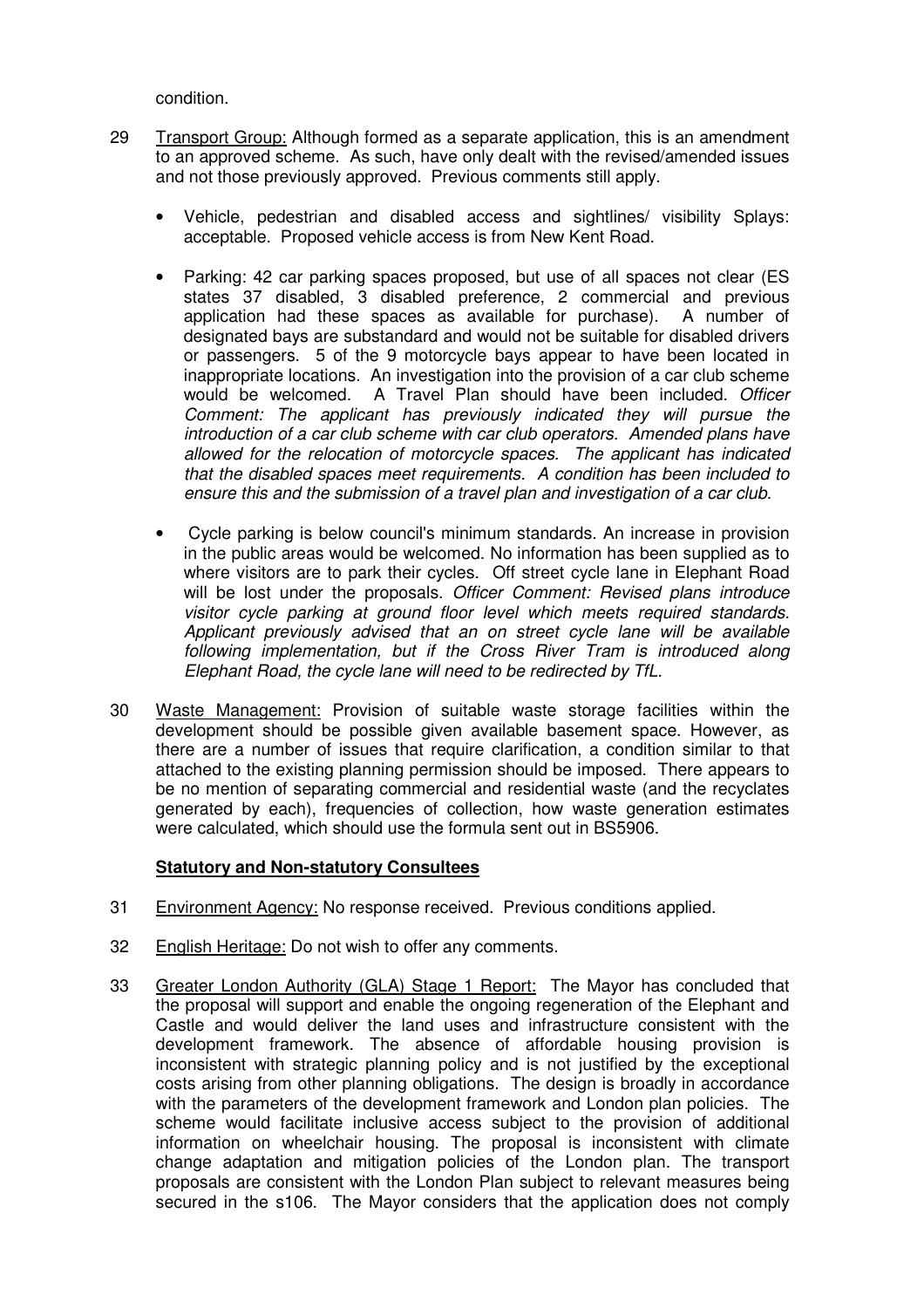with the London plan, for the reasons set out above, but that the possible remedies could address these deficiencies. Those aspects that are inconsistent with strategic planning policy must be addressed prior to the application being referred back to the Mayor.

- 34 London Fire and Emergency Planning Authority: Suitable brigade access and water supplies should be provided.
- 35 Network Rail: The proposed development will not impact on the Thameslink Order works which will take place in this area.
- 36 Transport for London (TfL): Comments received via GLA response: TfL was fully involved in negotiations on the previous applications. The proposal would not result in a significant material change in terms of strategic transport. A copy of the draft s106 agreement should be provided to TfL for review. Cross River Tram: Following recent concerns about the continued support of the Mayor about the Cross River Tram, the TfL have advised: The Mayor's business plan announcement included reference to a number of projects including the phasing of the Transit programme which included the Cross River Tram. The Mayor stated in the business plan that TfL undertake a wider review as part of the sub-regional analysis, working with boroughs, to assess the potential for future options, alternatives and opportunities for external funding. At this stage it would be premature to simply abandon the S106 position previously agreed which included engineering requirements in order to safeguard CRT as part of this application. Therefore TfL would advise against a changes to the S106 which resulted in the removal of adequate safeguarding.
- 37 London Underground: No response received however on the previous application it was confirmed that LUL engineers are discussing the scheme with the application to ensure safety of Bakerloo Line tunnels.
- 38 Thameslink 2000: No response received.
- 39 Thames Water: No response received.
- 40 Metropolitan Police: No issues.
- 41 City of Westminster: No response received.
- 42 London Borough of Lambeth: Raise no objection.
- 43 Commission for Architecture and the Built Environment: Due to resources, unable to comment.
- 44 Royal Parks: No response received.
- 45 Liberty Living: Confirm approach to entering into a letting arrangement for the student accommodation in the North Tower of Oakmayne Plaza. Both King's College London and University of the Arts have expressed an interest in taking space. No contracts exchanged but delivery probably by 2012. Agreements vary but conventionally assume 3-10 year term on a fixed market price for student accommodation relevant to the location.
- 46 University of the Arts: No updated response received however previous comments remain relevant: The University of the Arts have one of the lowest provisions of accommodation of all the Universities in London. Objective is to increase from 1750 to 4000 beds by 2010. Applications for existing accommodation 100% oversubscribed. Every year 2000 students seeking University accommodation have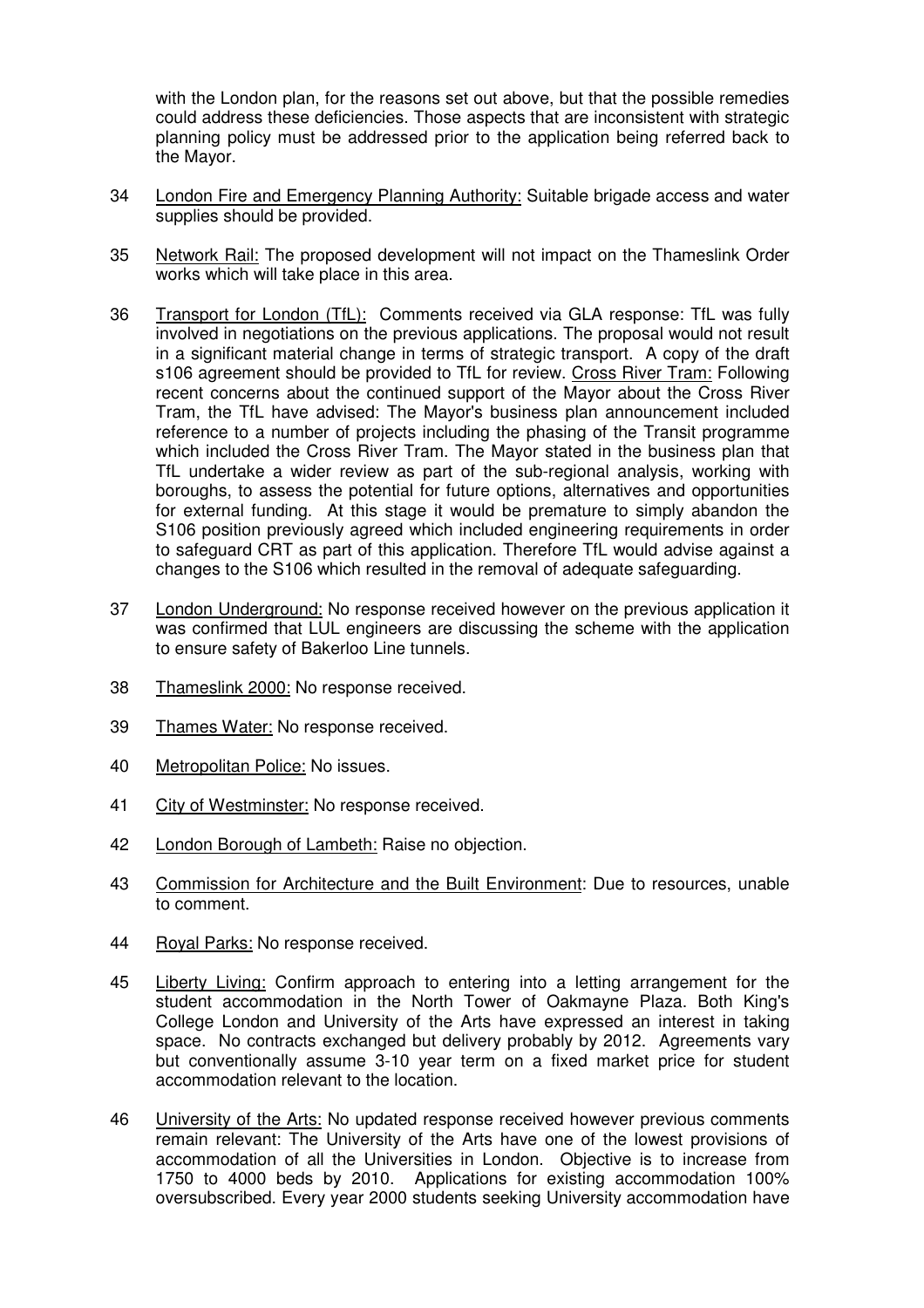to look for housing in private sector and welcome any development which allows us to satisfy this group. Especially keen to increase provision in areas close to teaching sites- this development fulfils this criterion. Given the additional facilities part of the development- retail, leisure, environmental and transport improvements, the regeneration of this area and the expected type and standard of accommodation, the development would be of great interest and a welcome addition to our portfolio. Fully support in principle the scheme.

### **Neighbour Consultees**

- 47 5 submissions were received, the main points of which are set out below:
	- 72 Metro Central Heights- On balance support the application as it will contribute significantly to the Elephant and Castle area by contributing to improved local facilities and improving overall appearance of the area.
	- 82 Albert Barnes House- support application, its a great idea, loves the proposals, having seen the plans for the E & C area, will help where I can;
	- 91 Metro Central Heights- no objection to buildings depicted, in general welcome the development as having potential to improve public amenities of the area. Retail outlets should not generate nuisances at night (anti-social behaviour and noise); E & C doesn't need more nightclubs/pubs. Welcome 577 cycle spaces and only 42 parking spaces. Developer should not increase parking provision by stealth at later stage. Units should be marketed as car-free. 243 student rooms should not need parking. Residential should not expect to run a car in such a location, exceptionally high public transport provision. Council to be involved in how parking spaces are used, should be some for car clubs, some for retail businesses (not customers), none for private residential unless separate from ownership cost. Design and Construction should be in line with latest low-carbon sustainability standards.
- 48 Smeaton Court (no house number supplied)- object to the application, the plans are not within fabric of surrounding area, enough noise already in E & C, especially Coronet Nightclub functions, What type of retail units are proposed. We know the cinema will become another nightclub for yobs which will cause noise problems again for residents, we know our opinions don't count;
	- 104 Rodney Rd- object to the application as it will cause an immense traffic nightmare within the already congested local roads. Currently traffic crawls along New Kent and surrounding roads. Huge development will deny the choice to those who want to shop locally. It will bring a slow death to local businesses as development will have cloned type shops. Only multi-national chain stores will afford the high rent. E & C is densely populated area and huge development of this kind is not accepted. Try putting lots of people in a small room and see what happens. Putting more people in the area will cause immense pressure on local authority services.

### **PLANNING CONSIDERATIONS**

### **Principle of the Development**

49 The application site is located within the Central Activities Zone, Central London Sub-region, the Elephant and Castle Opportunity Area and Transport Development Area. The overall spatial strategy for development in London identifies further development in the Central Activities Zone (London Plan policies 5B.1 and 5B.2), and associated Opportunity Areas (policies 2A.2 and 5B.4) as a means by which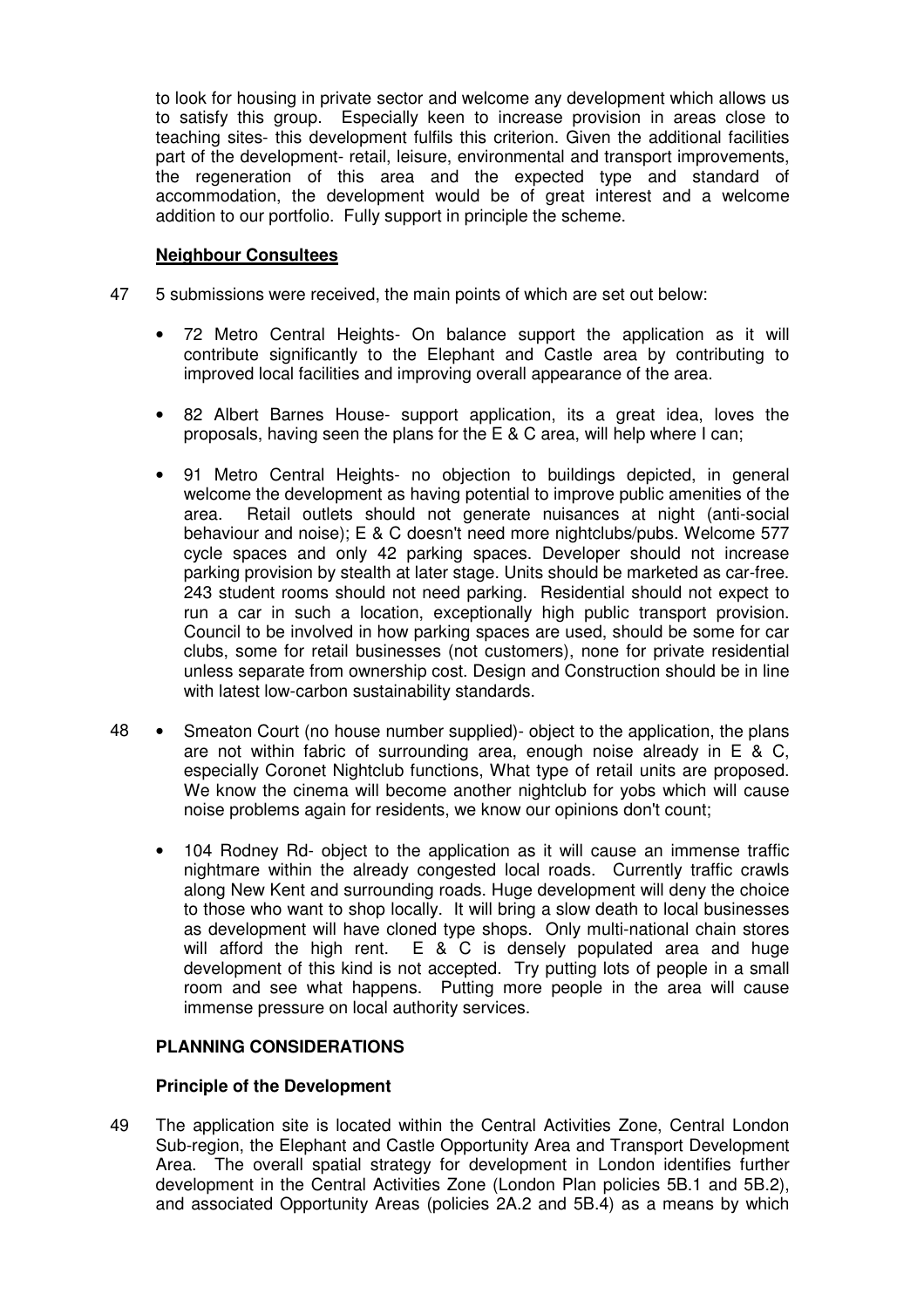new homes and employment can be accommodated. London plan policy 4B.1 requires development to maximise the potential of sites, create or enhance the public realm, provide or enhance a mix of uses, respect local context, character and communities and be sustainable. Policy 4B.3 and 4B.4 deal respectively with maximising the potential of sites and enhancing the quality of the public realm.

- 50 Southwark Plan Section 8.2 and policy 6.1 provide a borough context including objectives for the Elephant and Castle Opportunity Area. The Elephant and Castle SPG adopted in February 2004 identifies a core site (39P) which is subject to comprehensive redevelopment. The application site is located within this core site. The framework anticipates that the area will be redeveloped in the form of a dense mixed use town centre based around an open network of public routes and open spaces where movement and access is catered for through an enhanced public transport interchange. The SPG requires that the development include the laying out of a market square and provide access for the adjoining future shopping centre at basement level as well as safeguarding any land that may be required for transport investment such as the Cross River Tram. In these respects the proposed development is considered to be wholly consistent with the master plan concept and the general pattern of land uses contained in the development framework. There is a consistent and established planning policy objective of regenerating the area and as such the principle of the proposed development is considered acceptable. Further to this, the principle of a mixed use development on the site has already been established by reason of the extant planning permission.
- 51 Policy 4B.8 of the London Plan promotes the development of tall buildings where they: create attractive landmarks which enhance London's character; support economic clusters of activity; act as a catalyst for regeneration; and are acceptable in terms of design and impact on their surroundings. Southwark Plan Policy 3.20 considers that tall buildings may be appropriate in Opportunity Areas provided they are not located within viewing corridors and benefit from excellent public transport accessibility. CABE and English Heritage 'Guidance on Tall Buildings' recognises that, in the right place, tall buildings can make positive contributions to city life…acting as beacons of regeneration, and sets out a number of criteria for assessment of tall buildings. To be acceptable, tall buildings should be in an appropriate location, be of first-class design quality and should enhance the qualities of its immediate location and setting whilst producing more benefits than costs to the lives of those affected by it.
- 52 The Elephant and Castle SPG identifies a Core and Secondary Cluster where the tallest buildings are encouraged to be located. The site is located on the periphery of the Secondary Cluster with notional illustrative building heights for the site indicating that buildings should step up from south to north from 14 to 29m. Given the site's central location, high levels of accessibility and quality of architecture proposed, the development is considered to be an acceptable location for a tall building and will represent an appropriate transition from the core area to the secondary cluster and beyond.
- 53 Residential Use: The provision of residential units within this location would be consistent with the requirements of the London Plan and PPS3: Housing, which seek new housing development that will support economic growth and offer a range of housing choices to meet the demand of the various user groups. The Development Framework for the Elephant and Castle identifies appropriate land uses for individual sites within the Opportunity Area and considers the application site as suitable for residential uses at upper floor levels. The site is highly accessible and is considered a suitable location for a high density mixed use scheme. As such, the provision of a residential use is considered acceptable.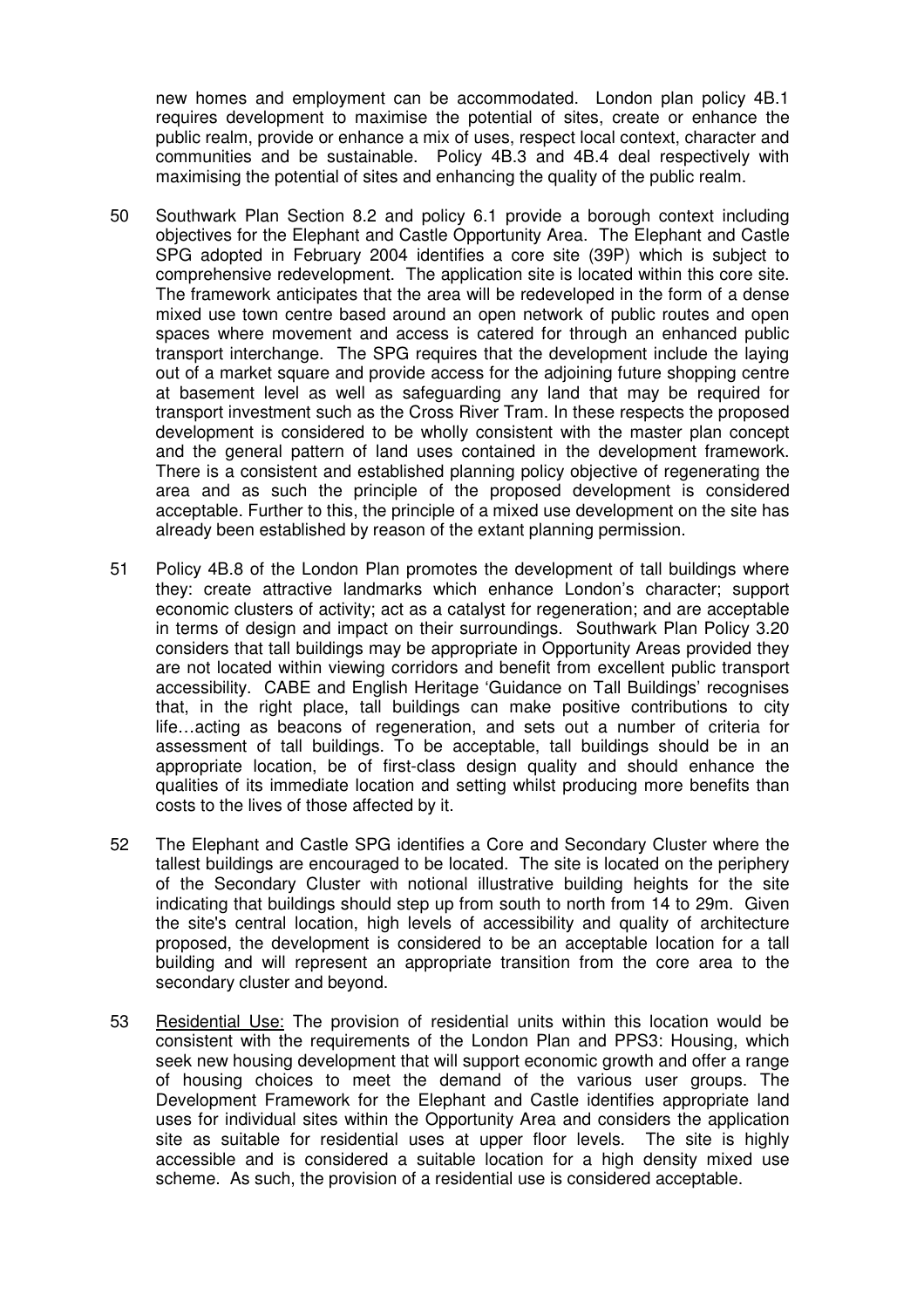- 54 Student Use: Policy 3A.4 of The London plan seeks to ensure that new developments offer a full range of housing choices, in terms of the mix of housing sizes and types, taking account of the housing requirements of different groups including students. Southwark plan policy 4.7 relates to non self-contained housing for identified user groups. The local need for student accommodation must be demonstrated through agreed links with a local user, through demonstration that a university/college will be leasing or buying the student accommodation and it must be shown to be affordable in order to meet the needs of this specific user group. In support of the application, Liberty Living have confirmed in writing that they will be entering into a letting arrangement for the student accommodation within the scheme. Liberty Living advise that both King's College London and the University of the Arts have expressed an interest in taking space in the development which would be offered on affordable terms, generally a 3-10 (but up to 20) year lease term, priced at a market rate similar to existing halls of residence in Southwark of comparable quality.
- 55 Locating the student accommodation within the Elephant and Castle core area will contribute towards the vitality and viability of the area by increasing pedestrian activity throughout the day and night and a student population should complement the proposed leisure uses within the scheme, such as the retail facilities and cinema. The site is located within a highly accessible area with a range of transport choices, and the standard of accommodation proposed is satisfactory. Furthermore, evidence of local need has been provided. The inclusion of student accommodation within the scheme is considered acceptable and is consistent with the extant planning permission.
- 56 Crèche: An additional inclusion within the current scheme that was not previously provided is a crèche. This facility will be of a generous size and includes direct access to a balcony and outdoor terrace for their exclusive use. It is considered that the use is in compliance with London plan policy 3A.18 (enhancement of social infrastructure and community facilities) and Southwark plan policy 2.2 (provision of new community facilities).
- 57 Retail, Cinema and Restaurants: The London plan sets out the Mayor's strategic objectives for the viability and vitality of town centres and states that it is critical for town centres to develop strategies that provide for a full range of town centre functions including retail, leisure, employment services and community facilities whilst seeking to sustain and enhance the vitality and viability of these centres including maximising housing provision through high density, mixed use developments and environmental improvements. Policy SD.4 recognises that evening and night time entertainment activities should be encouraged in town centres should be easily accessible by public transport and accessible to all members of the local community. PPS6: 'Planning for Town Centres' supports high-density, multi-storey mixed-use developments within town centres and Southwark Plan Policy 1.8 supports retail and other town centre uses such as cinemas and restaurants as long they are accommodated within town centres. The Elephant and Castle is identified as a major town centre and opportunity area and proposes a significant amount of retail space which will be available to transferring local businesses from the Elephant and Castle Shopping Centre, re-providing for their needs in advance of demolition of the shopping centre at the heart of the new area. The proposed uses would create active frontages on and around the site and a range of unit size will support a diversity of retail provision. The principle of these uses is considered acceptable.

# **Mix, Density and Layout**

58 The site is located within the 'Central Activities Zone', which attracts a density range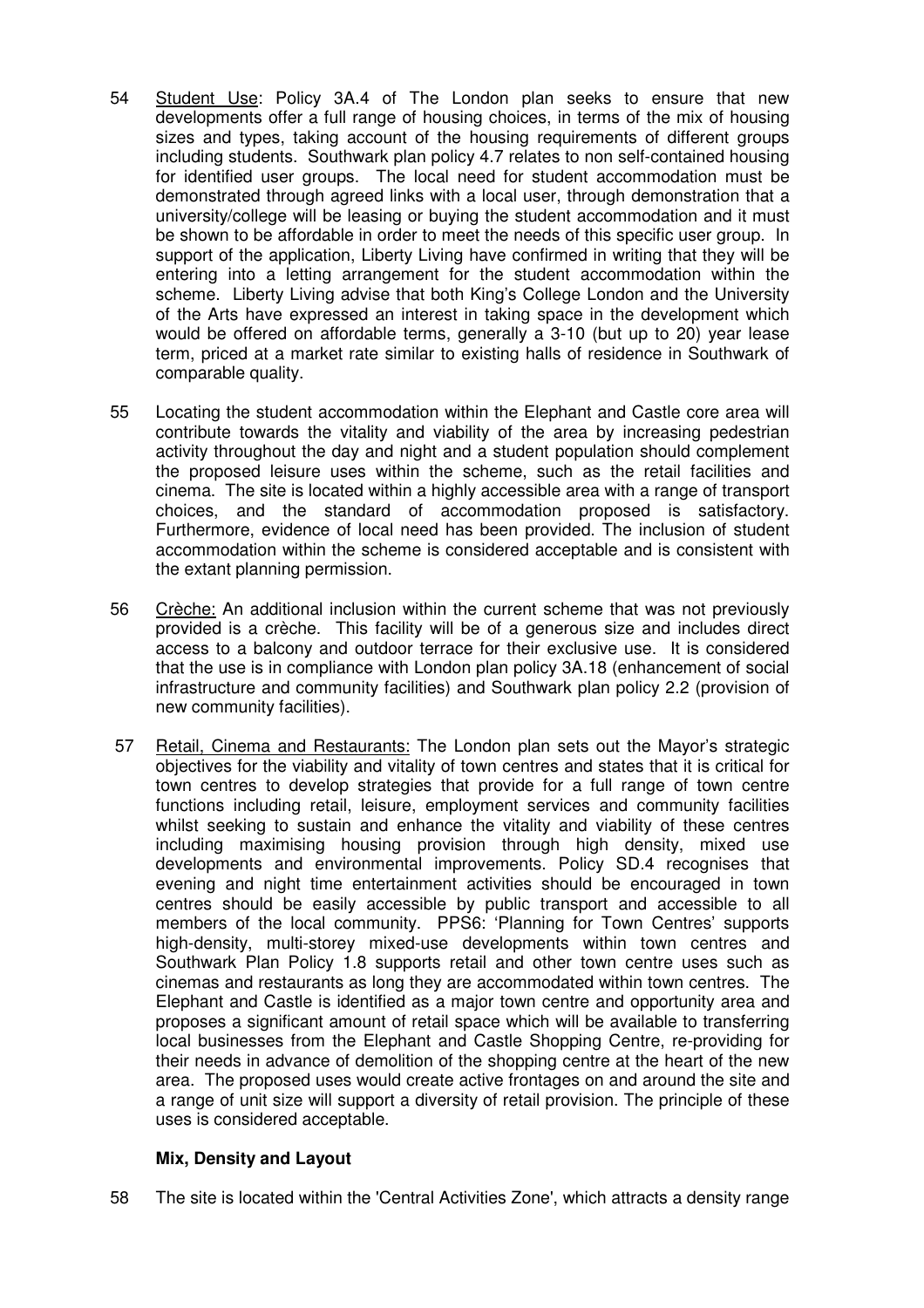of 650-1100 habitable rooms per hectare, though the Southwark Plan acknowledges that there will be sites where tall buildings are appropriate and densities may exceed these levels. The proposal consists of 373 units, an increase of 61 units from the previously approved scheme, though this includes the removal of 15 studio flats, and a reduction in the number of student rooms by 4. The proposed residential mix comprises 37x 3-bed flats (9.9%), 190x 2-bed flats (51%) and 146x 1-bed flats (39.1%), with 243 student rooms. The scheme provides 61% (previously 49.7%) of the total number of units as 2 bedrooms or more, which is considered to meet the requirements of policy 4.3 of the Southwark Plan, despite the provision of 3 beds marginally below the required 10%.

- 59 The density calculation must include a percentage of the non-residential area in the calculation which in this instance (retail, cinema and restaurants) is 6994sq.m equating to 254 habitable rooms. The estimated total number of habitable rooms within the scheme is 1507 (243 student rooms, 1010 residential, 254 other) which, with a site area of 0.49ha, results in a density calculation of 3076 habitable rooms per hectare. This density calculation is consistent with the previous application, which had a density of 2559h.r.p.h, and does not include the area of market square. The applicant believes the market square, which has the scheme basement underneath and directly adjoins the site, should form part of the density calculation. This would raise the site area to 0.63ha, resulting in a density of 2392h.r.p.h.
- 60 Regardless of the calculation, it is clear that the scheme represents a very high density proposal significantly higher than the guidance maximum of 1100h.r.p.h. There is no in-principle objection to higher density development within the central activities zone, particularly in areas with high public transport accessibility levels. Higher densities can be accepted where a development exhibits an exemplary standard of design with an excellent standard of living accommodation which should involve exceeding residential design standards wherever possible.
- 61 The Southwark Residential Design SPD sets out minimum floor areas for different sized dwellings, including minimum room sizes. All unit within the scheme meet minimum unit sizes, with a large number exceeding the minimum standard. However, individual rooms sizes (mainly the open plan living rooms) do not always comply due to space distribution within the flats.
- 62 The 1 bed flats range in size from 45-50sq.m (the majority above minimum size at 49-50sq.m). The 2 bed flats range from 60-70 sq.m, with most exceeding 65sq.m. Living areas and bedrooms meet minimum space standards and in most cases main bedrooms include an ensuite. The 3 bed units range from 78-106sq.m, and also incorporate open plan living areas that are generally designed to allow for separation of kitchens from living rooms should a future occupier desire it. On this basis the residential layouts are considered to be substantially in accordance with London Plan policies 3A.6, 4B.1 and 4B.10, Southwark plan policies 3.11, 3.12, 3.13, 4.2 and 7.4 and the Residential Design SPD and will offer good standards of accommodation.
- 63 Wheelchair units are provided within the west tower, with a mixture of 1, 2 and 3 bed units with dual lift access distributed throughout the building across all floors. A total of 38 units, or 10%, are provided (18x 1 and 2 beds and 2x 3 bed).
- 64 The north building contains the student accommodation which comprises:
	- Level 01- 7 standard sized 'twin' rooms (approx. 16sq.m), a wheelchair accessible studio (approx. 26.5sq.m), a manager's office, laundry room and a large communal lounge/kitchen area;
	- Levels 02-06- per floor- 11 standard sized 'twin' rooms, 1 double room (approximately 17sq.m), 2 accessible studio flats (approx. 26.5 and 36sq.m),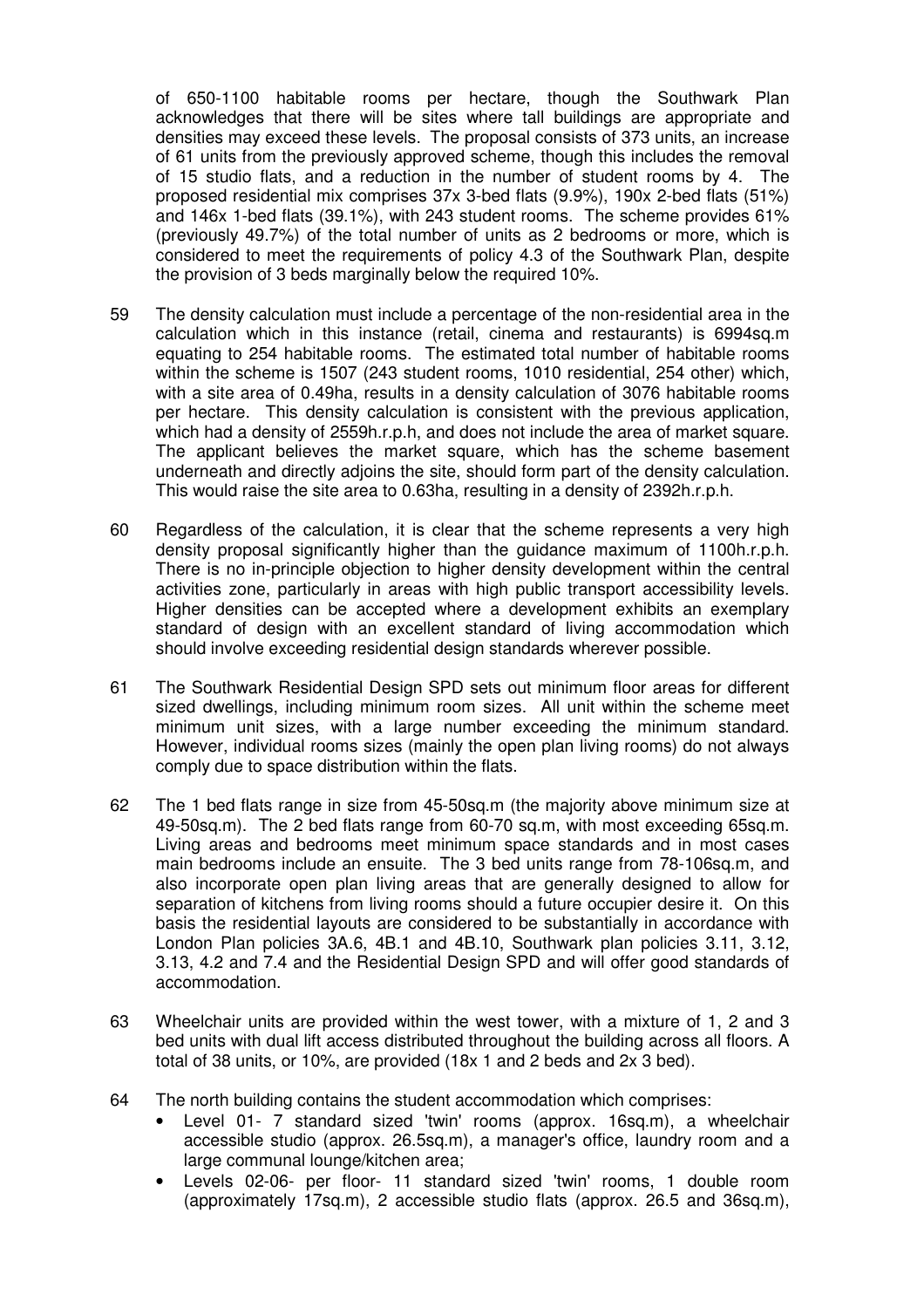and 2 communal lounge/kitchen areas;

- Levels 07-09- as per levels 2-6 but with 2 additional 'twin' rooms in lieu of an accessible studios;
- Levels 10-17- per floor- 14 'studio' rooms of various sizes, some larger 'deluxe studio' rooms;
- Level 18- 8 'deluxe studio' rooms, each with direct access to an outdoor terrace area. The applicant suggests that these may be suited to post-graduate and Doctorate students.
- 65 The Residential Design SPD sets out amenity space standards and advises that it is particularly important for family housing in order to provide a safe outdoor area for children to play in. It can take the form of private gardens, balconies, terraces and roof gardens. There should be 50sq.m of communal amenity space per development, plus 10sq.m per unit, though for smaller units a reduced amount (minimum 3sq.m balconies) is acceptable where the shortfall is added to the overall communal provision.London plan policy 3D.13 advises that "..Boroughs should ensure developments that include housing make provision for play and informal recreation, based on the expected child population generated by the scheme and an assessment of future needs." Based on the Southwark Residential Design SPD, the scheme is likely to generate around 39 child bed spaces equating to 390sq.m of playspace.
- 66 Each residential apartment will be provided with at least one balcony and the scheme incorporates a variety of external recreation spaces. The south tower provides balconies ranging from 3.5sq.m upwards, with the three bedroom flats, located on the upper floors, containing large terraces a minimum of 16sq.m. Most balconies within the west tower are a minimum 3.5-4sq.m and the three bedroom units have balconies meeting the 10sq.m requirement. In addition, the west tower contains 45sq.m double height winter gardens on levels 13, 15 and 17, with expansive windows, planters and seating for residents use. These areas represent a new amenity provision that was not included in the previous scheme.
- 67 The largest shared community space comprises a garden/ square over the roof of the podium space, central to the three buildings, which is estimated to be around 755sq.m. This upper terrace will combine paved pathways amongst lawns and trees, with a planted buffer zone between public and private areas adjacent to residences on the lower floors of the towers. Whilst the buffer areas have been incorporated, careful consideration of the detailed design of these buffers to ensure privacy is maintained to units beyond them will be required via a condition. Immediately below the communal garden is a second terrace containing a children's active playspace of around 210sq.m which would adequately address the needs of young children and the larger communal space on the upper podium is readily accessible for older children.
- 68 The market square also offers its own sense of space and will provide residents with another albeit public amenity area. Broad steps and a fully accessible ramp lead from the market area to the restaurants and retail units at ground and upper ground floors, and restaurants fronting the market square incorporate balconies and terraces for views across the market square. Amenity space provided within the development, combined with other existing and future planned open space within the area, would provide an adequate level of amenity space to the residential component of the proposed development and is considered acceptable in the context of its town centre location in compliance with London Plan policies 3A.6, 3D.13, 4B.10, Southwark Plan policies 3.2, 3.11, 3.12, 3.13 and 4.2 and Residential Design SPD.
- 69 In conclusion, the scheme represents a balanced and sustainable mix of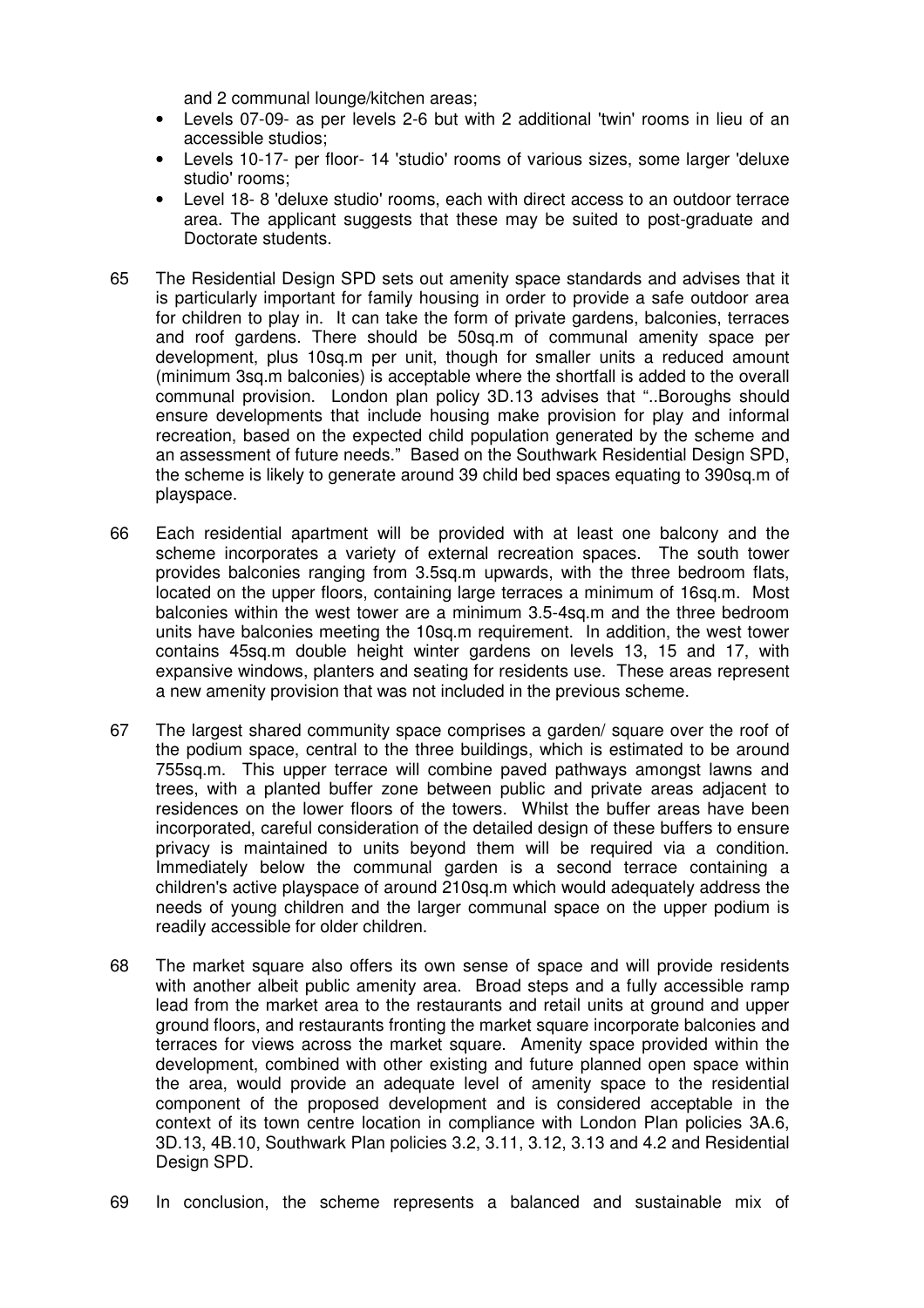accommodation as required by policy and is acceptable in this regard. The height and density of this development is justified by the location and to some extent the quality of the design; however the high density should also be justified by an exemplary quality of internal design. There have been some improvements with fewer single aspect flats and concerns raised by design officers about loss of natural light to circulation spaces is balanced by the provision of larger units that meet of exceed space standards. All units incorporate design features to meet Lifetime Homes standards and 10% of the units will be wheelchair accessible.

70 In light of both national and local policy guidance, in particular London Plan policy 4B.3 and Southwark Plan policy 3.11, which seek to maximise the potential of sites and the efficient use of land where a positive impact on local character and good design are achieved, it is considered that a high density scheme is appropriate for this town centre location and whilst the density has been increased further from the previously approved scheme, any adverse impacts resulting from this higher density level are not considered so significant as to warrant refusal.

## **Affordable Housing Provision**

- 71 London plan policy 3A.10 requires local planning authorities to seek the maximum reasonable amount of affordable housing when negotiating schemes. The Elephant and Castle Development Framework and Policy 4.4 of the Southwark plan outlines the requirements for affordable housing provision in the Elephant and Castle Opportunity Area, requiring the provision of 35% affordable housing on a 50:50 split between social rented and intermediate housing in this location. The Development Framework acknowledges that the large infrastructure investment required at Elephant and Castle may necessitate the redirection of Section 106 contributions away from housing and into transport and other public realm works, and that the precise levels of affordable housing should be considered on a site by site basis.
- 72 The London plan requires that affordable housing should normally be delivered onsite (Housing Supplementary Guidance, Nov 2005) and where on-site affordable housing is not possible, a sequential test should be followed, with off-site provision to be considered under exceptional circumstances and prior to an in lieu payment being made. As the site is located within the Elephant and Castle Core Area, the Council would seek any off-site provision or in-lieu payment to be directed towards the core area.
- 73 A number of exceptional circumstances apply to this application. The following circumstances were accepted by the council as part of the previous planning permission, and secured by the s106 agreement:
	- accommodating the vehicular service ramp to provide future vehicle service links through the enlarged basement service yard to the shopping centre redevelopment and as necessary to other commercial premises to comprise the Elephant and Castle Regeneration Area;
	- the potential for the use of the service yard by vehicles servicing the redeveloped shopping centre;
	- accommodating pedestrian access ways which preserve the safeguarding route of the Cross River Tram route as well as strengthening the ground structure to accommodate the Tram;
	- providing a range of commercial uses to ensure scheme viability and vibrancy whilst minimising the number of cores that are brought to ground floor level;
	- provision of a large market square with potential for multi-functional activity.
- 74 On the 2008 approved scheme, a Section 106 offer of £2,000,000 was agreed, of which an off-site commuted payment of £1,546,000 was allocated towards bringing forward the Early Housing sites which would assist in the decanting of the Heygate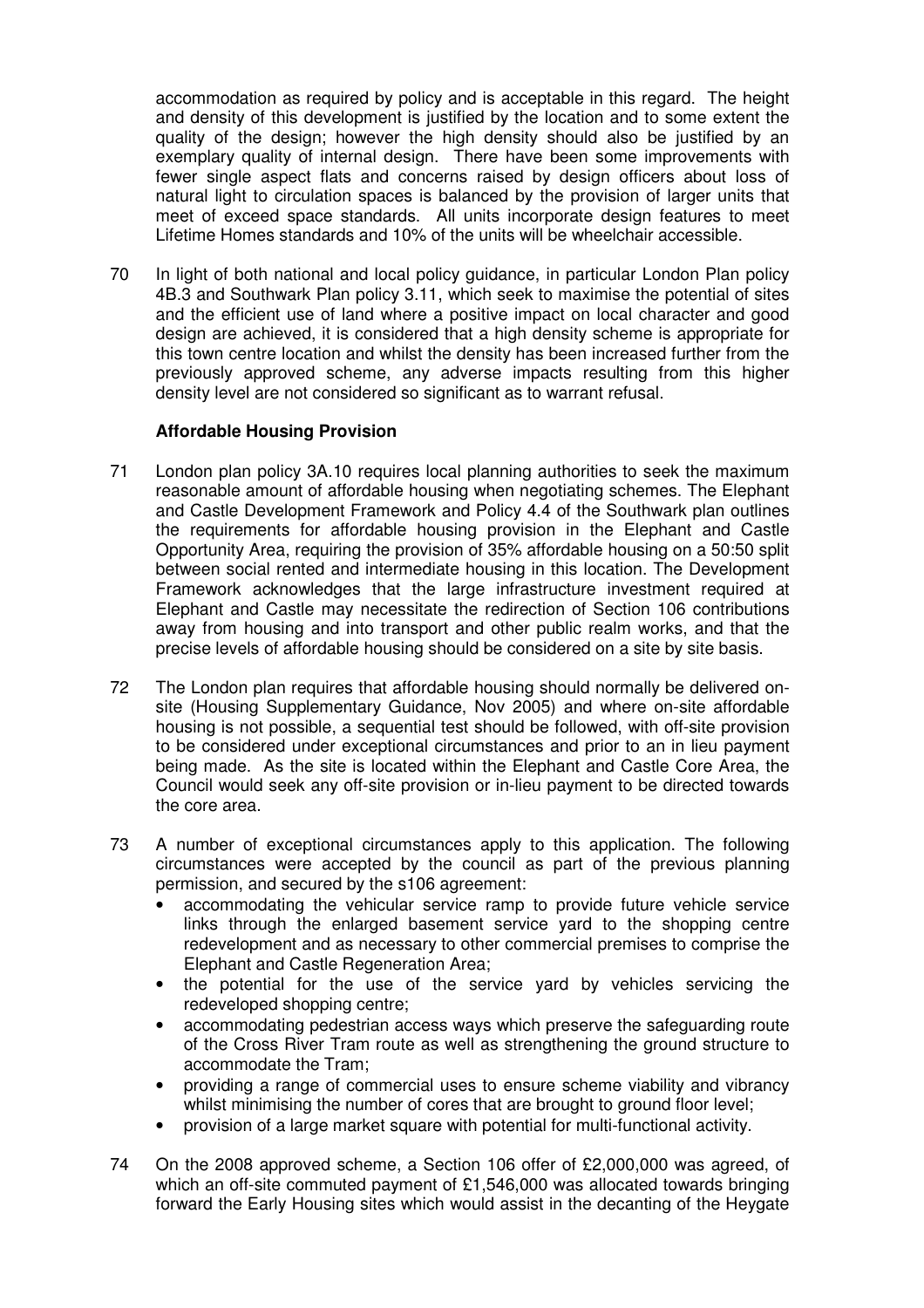Estate. At the time, the council's valuers suggested that the negative effect of onsite social rented housing on the end values of the private units could in this case render the scheme financially unviable and that the only financially practical on-site affordable housing would be intermediate housing. The need to provide a separate core and entrance for the affordable units in order to negate the management and cost implications of a shared core on the RSL would reduce the overall retail provision within the scheme which wouldn't support the planning objective of creating a strong and continuous retail frontage at the base of the towers.

- 75 As part of the current (revised) scheme, the developer submitted a financial appraisal using the GLA 3 Dragons Toolkit to support their argument that due to the increase in the exceptional development costs (see paragraph 73 above) it is no longer possible for the scheme to provide an in lieu payment for affordable housing. There has been a sustained and considerable downturn in the property market since October 2007 and the current application is a reflection of this downturn, incorporating the following significant changes:
	- An uplift of 61 private residential units;
	- No in lieu payment for affordable housing;
	- A toolkit compliant section 106 offer less the exceptional development costs;
	- An increase in exceptional development costs to £12,520,000 (from £10,500,000)
- 76 The scheme has undergone a thorough appraisal by the council's valuers to assess the capacity of the application to make contributions. The valuers have confirmed that given the increase in the cost of providing the agreed public space improvements / exceptional development costs, which are of benefit to the wider Elephant and Castle area, coupled with the downturn in the property market, it is not possible for the revised scheme to support the previous offer of an in lieu payment for affordable housing provision. Further, it is not possible to show that the value from the additional 61 private residential units produces any additional value from which the scheme could support either on site affordable housing or an in lieu payment. The developer has however agreed to provide a S106 SPD compliant contribution of £1,511,329. Full details of the Section 106 offer is provided at paragraphs 102-107.

### **Design**

- 77 Policy 3.12 of the Southwark plan seeks to ensure that a high standard of architecture and design are achieved in order to create high amenity environments. Policy 3.13 requires that the principles of good urban design are considered, in terms of context, height, scale, massing, layout, streetscape, landscaping and inclusive design. Policy 4.2 requires that residential development achieve good quality living conditions within the development.
- 78 The revised scheme has resulted in some significant internal and external amendments which vary in detail and character from either of two previously approved schemes. Design Officers have raised concerns that some of the most important features the contributed to the quality of the original concept have been completely changed.
- 79 The development was conceived in four parts combining three towers and a pedestal. The character of the consented development, its plan and its elevation was very much dependent on the relationship between the three towers which form a group in which the massing and form of each block respond sensitively to that of its two neighbours, thereby complementing each other. The articulation and less rectilinear elements of each of the tower blocks have been simplified in the current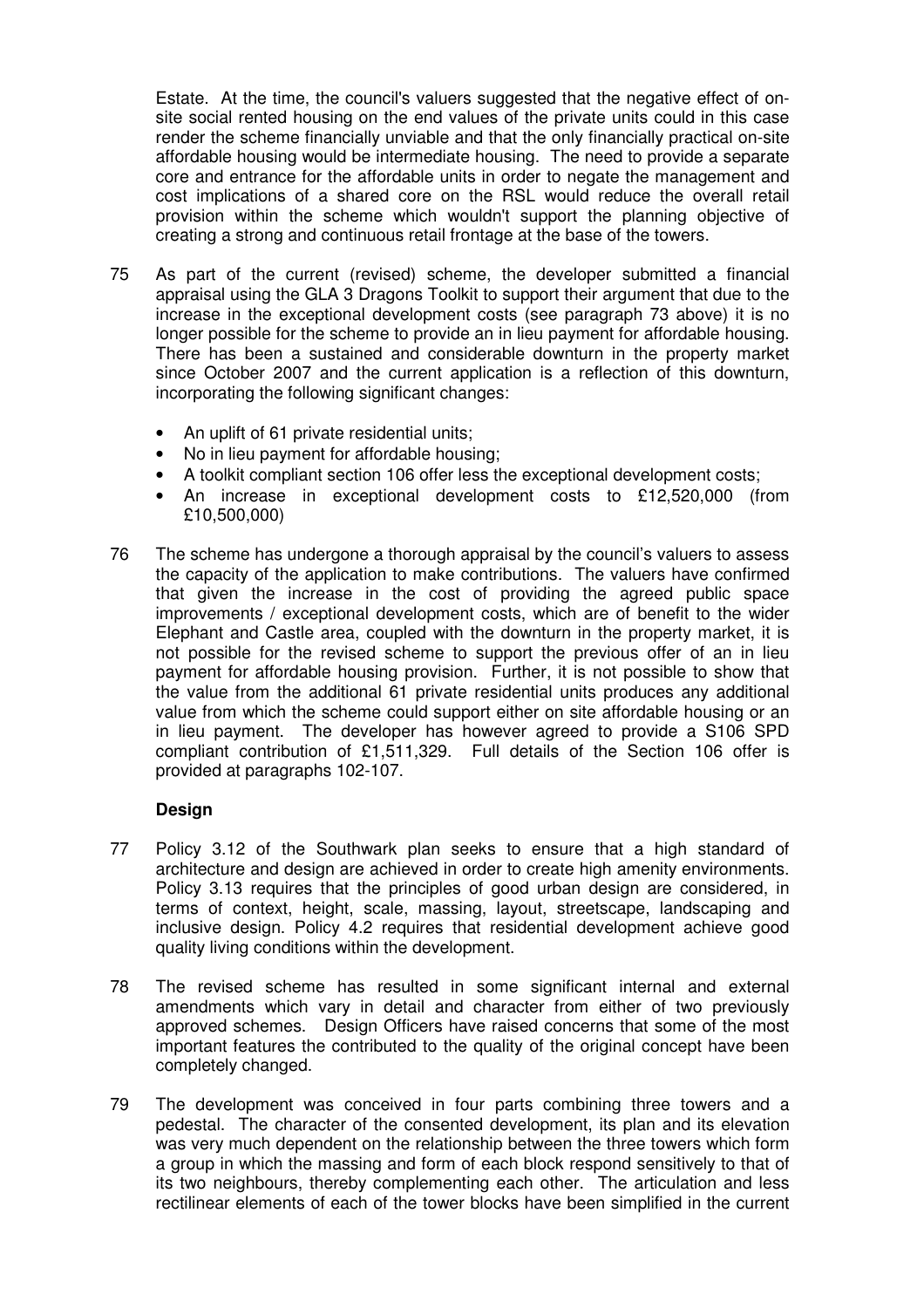design in order to reduce costs. Some other alterations to the scheme compensate for this to some extent. All three of the towers have had major changes to their external appearance which has enabled improvements to internal legibility and some improvement to the external appearance.

- 80 At ground floor level, the consented pedestal design created open terraces which progress in a succession of small piazzas down to the main open market area. This was an important feature of the design which the proposed scheme departs from. The revised scheme has a pedestal that is a more independent structure, being separated from the market square by a colonnade that supports a large canopy which extends the roof level continuously to the boundary of the development. Whilst it could be considered that the revised pedestal does not engage as well with the market area, it does provide a stronger architectural facade onto the townscape and gives a more clearly defined architectural statement to the pedestal. This allows it to more successfully form a unified base for the towers and present a clearer entrance facade onto the market place. The alterations to this part of the scheme have been controversial but the majority of the design team and the Design Review Panel felt that this aspect of the revised scheme would be an improvement to the original approval.
- 81 Changes to the elevations of the North Tower, housing the student accommodation, will result some improvement to the views along New Kent Road from the east when approaching the Elephant and Castle centre. The north tower especially has benefited from the amendment to the position of a stairwell, giving the north east corner a stronger marker to the New Kent Road approach to Elephant and Castle, which offers more interest in what will be a prominent feature. This elevation has also been enhanced through the inclusion of coloured fins on the facade, and these changes should have a positive impact on its appearance.
- 82 The South Tower has a changed plan form and elevations. As consented, this tower was the most compact and complex in its plan form. It had an elegant elevation and articulation that clearly defined the building in two parts to the east and west with angled external and horizontal faces. The current proposals see the height of this tower increased in height to 15 storeys (63.10m AOD) above podium level (previously 14 and 59.85m AOD) which equates to one additional floor. The height differential in the overall massing of the three towers has been somewhat eroded by the increase in height, however it is difficult to argue refusal of the scheme on this basis as this forms the lowest of the three towers and has no implications in terms of views or overshadowing. The current design of the south face of the tower sees the removal of a centrally located setback (a cut back from the main facade to the glazed wall of the internal circulation space), and the slope from the vertical of one of the faces into the setback has been lost with the whole elevation being more flush to a single building line.
- 83 The West Tower has the most prominent impact on views from the Elephant and Castle and its west facade is the most important of the elevations. The consented facade included a terracotta clad carapace that gave it a striking and distinctive appearance. The revised proposal changes this feature, replacing the carapace with a framework of louvers and screens of similar terracotta colour which will make a radical difference to the appearance of this building, though not necessarily a detrimental one, subject to detailed material specifications of these elements. The proposal shows metal as the material used and again specifications including the gauge of the metal panels, the colour of the paintwork and the method of fixing the structure will be required, and these will be sought via condition.
- 84 The materials to be used in the revised proposal have undergone a number of changes and some may represent an improvement to the scheme such as the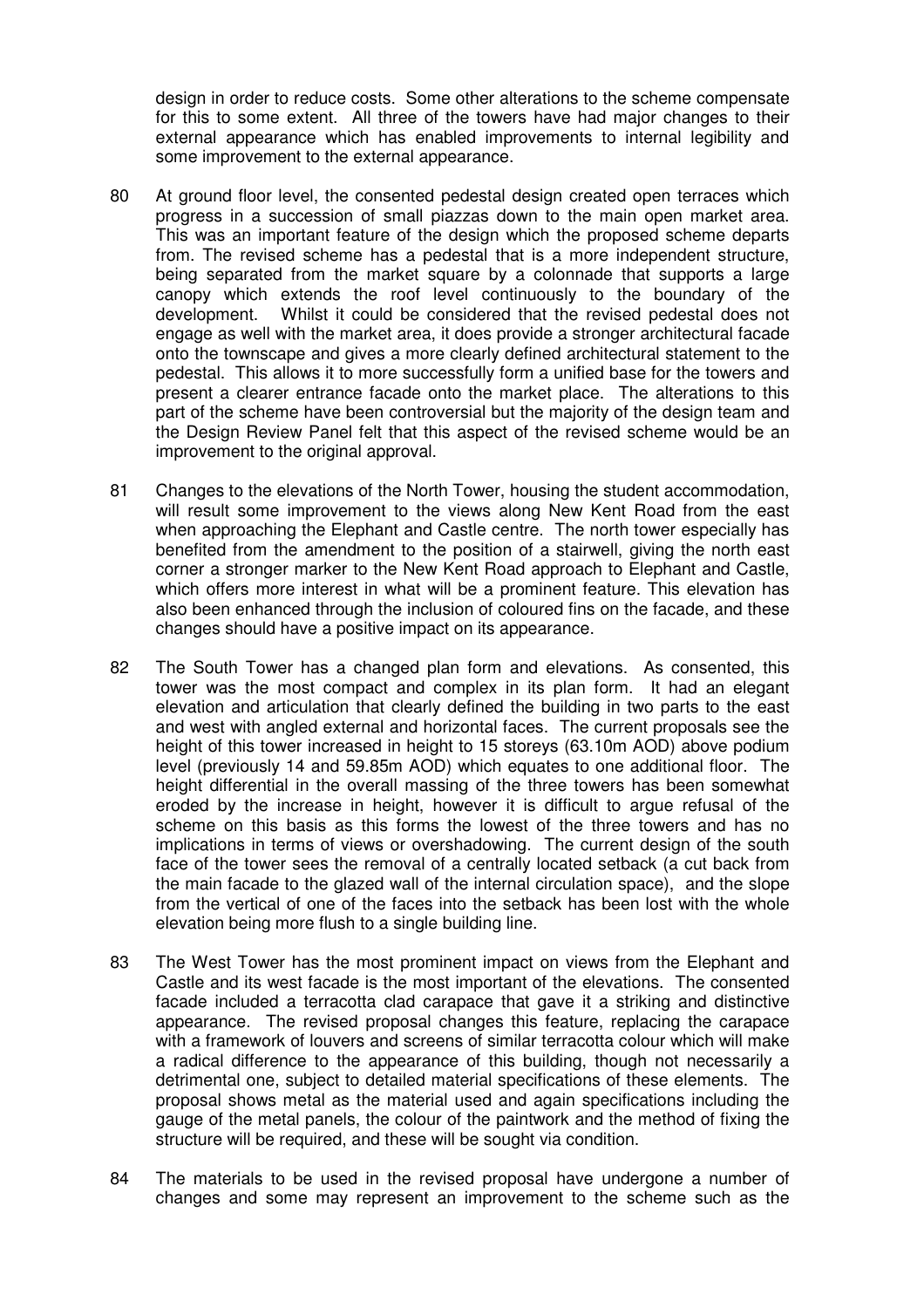stone cladding which could give more solidity to the south tower. Other materials will need to be submitted to ensure build quality as well as the quality of the materials themselves. For example aluminium will form the surfaces of square sections of the external structure on the west face of the west building. A heavy gauge material, detailed at its junctions, will be essential to avoid this part of the building appearing cheap or lightweight. The material details of the western façade of the West Tower are especially important, because if these are satisfactory then the distinctive design of the revised proposal should provide a high quality and well presented face to the building onto the Elephant and Castle, and a condition will be used to secure full details.

- 85 The Design Review Panel reviewed the original scheme which was considered to be of a significant scale, with the potential to be an iconic building which would create a dramatic addition to this part of the Elephant and Castle. The revised scheme was taken back to the panel, who raised concerns about entrances and access points, how the commercial units relate to the public realm, the simplification of elevations and the importance of creating 3 distinct buildings. Much of the DRP criticism was due to the applicant's presentation which focussed on scheme amendments rather than the scheme as a whole, which negated a full understanding of the proposals. In response to the DRP, the applicant made further amendments to the scheme which included:
	- enhancing the podium design, in particular entrances to the residential units;
	- improving the active frontages on all the sides of the development;
	- providing more detail on amenity space for the development;
	- illustrating the structure, framing and materials of the finishes to give each building its distinct identity.
- 86 The proposal constitutes a significant increase in density and offers some improvements to the design quality, such as the elevations on the North Tower, with the potential for further improvements depending on the quality of material finish, for which detailed conditions will be included. Overall, the buildings will relate well to surrounding buildings, will address the street and will include a wide mix of uses as well as make provision for the implementation of the Elephant and Castle Masterplan. The active frontages and market square should combine to provide a vibrant public realm.

#### **Impact on Strategic and Local Views and on the Character and Setting of a Listed Building, Conservation Area or World Heritage Site**

- 87 London plan policies 4B.15, 4B.16 and 4B.17 establish the principles under which London's views should be managed, considered in greater detail within the draft London View Management Framework SPG, which relates to the management of strategically important views (designated views). The Mayor's objective is 'to manage these designated views so as to secure their protection and enhancement, while avoiding providing unnecessary constraints over a broader area than that required to enjoy each view'. Policies 3.21 and 3.22 of the Southwark Plan seek to protect and enhance both local and strategic views. Policy 3.18 of the Southwark Plan requires that permission not be granted for developments that would not preserve or enhance the setting or views into or out of listed buildings, world heritage sites and conservation areas.
- 88 There are a number of onservation Areas (CAs) located in various proximities to the site. The closest are the West Square CA located approximately 450m to the west, the Trinity Church Square CA located approximately 410m northeast of the site, and Pullens Estate CA located some 460m to the southwest. The nearest listed structures to the site are the Michael Faraday Memorial, located 180m to the west in the Elephant and Castle roundabout, the Star and Cross Church located 170m to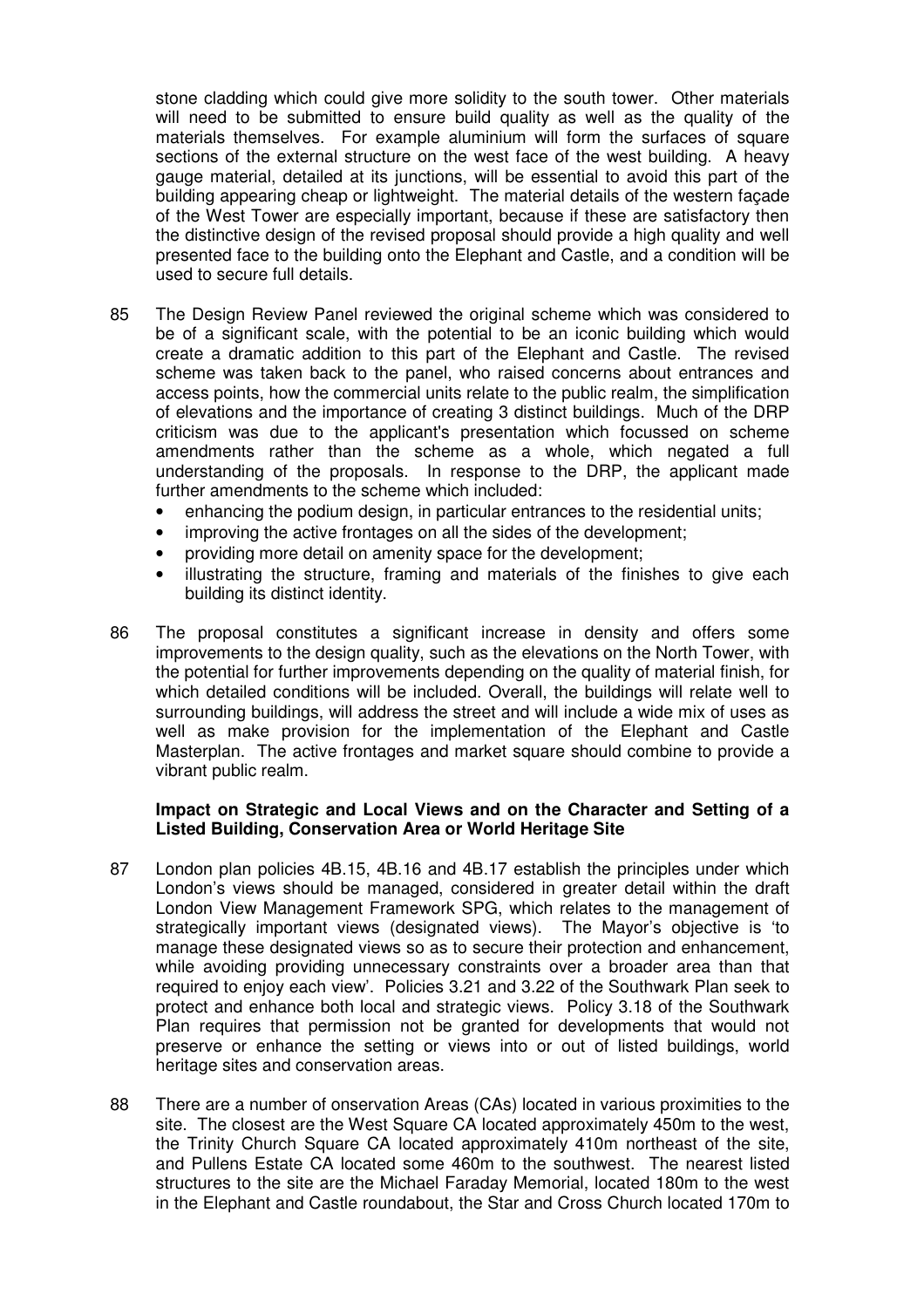the northeast, and a telephone kiosk located 110m to the east along New Kent Road. The western facade of the west tower would be clearly visible as a backdrop behind the memorial when seen from the northwest, however this should not have a detrimental impact on the setting as the distinctive use of materials on the Faraday Memorial will retain its prominence in the townscape, particularly due to its central location in the Elephant and Castle round-a-bout. Given overall height, scale and massing of the scheme buildings, combined with the distances from the abovementioned areas, the proposals are not considered to detrimentally impact on the setting of a listed building or CA, and whilst being a significant development, will be acceptable in the context of local views.

89 The potential impact on views was considered within a Townscape and Visual Assessment submitted with the application, which includes a range of panoramas, river prospects, townscape and local views. Under the GLA's London View Management Framework, the site will be visible in the background of Designated Townscape View 23 from Serpentine Bridge to Westminster. Background development in this view must preserve or enhance the ability of the viewer to recognise and appreciate the strategically important landmark, that being the Palace of Westminster. The assessment criteria under the LVMF has been submitted which confirms that the proposed tower, whilst visible in the background of Townscape View 23, does not appear to harm the setting and will not dominate the view detrimentally and therefore the proposed development should not cause a harmful impact to the view. The GLA have concurred with this point.

## **Transport Issues**

- 90 The proposal is situated in close proximity to Elephant and Castle with its overland and underground rail lines and the area is well served by local buses. Accordingly, the site has a very high public transport accessibility rating (PTAL) of 6. The site falls within the congestion charging zone and all roads in the immediate vicinity of the site are within a controlled parking zone. Mainline rail services and London Underground services are easily accessible from the site using the Elephant and Castle Station. It is also intended that the Cross River Tram will pass within the vicinity of the site opening up further transport options. The scheme will assist in the safeguarding of the proposed route for the Cross River Tram.
- 91 Access and Servicing: Servicing and vehicular access to the underground car parking is via New Kent Road. The servicing and refuse collection would be undertaken in a dedicated underground servicing area at the lower basement level. The proposed development also has the potential to facilitate underground service access to the Elephant and Castle Shopping Centre should it be required. A condition will be required seeking a service management plan. Access remains in accordance with the extant planning permission and is considered acceptable.
- 92 Car Parking: London plan policy 3C.22 seeks to minimise parking provision with the only exception being disabled parking. Policy 5.7 of the Southwark plan requires that adequate parking for disabled people and the mobility impaired is provided. The Southwark plan states that for sites within the 'Central Activities Zone', where there is high accessibility to public transport, a maximum of 0.4 parking spaces, 0.25 in the Elephant and Castle SPG, per residential unit should be provided (i.e. 94 spaces). The maximum provision for Class A1 is 1 space per 1500sq.m GFA (i.e. 2 spaces).The development proposes 41 car parking spaces, of which 37 are disabled for residential and students, 2 for residential or student accommodation, 2 commercial spaces and 9 motorcycle spaces. In line with the previous applications, parking spaces within the scheme will be available for purchase, though it was agreed that some disabled spaces, which may not be affordable to all people requiring them, would be offered for free/ or at a discount, to ensure compliance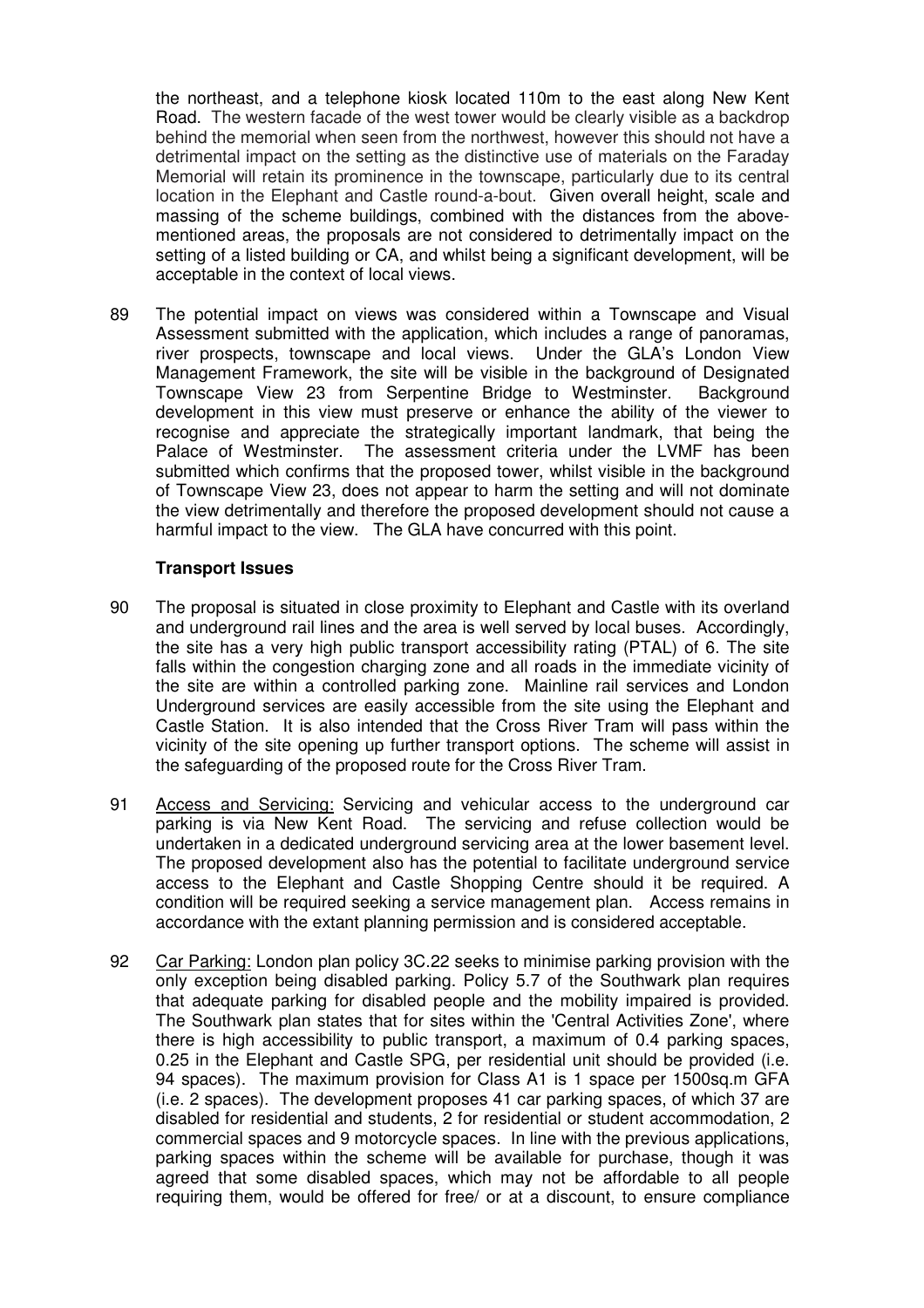with the intent of Policy 5.7. Parking allocation will be sought via condition 24. Further to this, existing traffic orders would be amended to prevent future occupiers (excluding disabled occupiers) from obtaining parking permits.

93 Cycle Parking: The Southwark plan requires cycle parking at a rate of 1 cycle space per 250sq.m of A1 floorspace (i.e. 4 spaces) with no specific requirement for A3 floorspace. Within the central activities zone, residential cycle storage is required at a minimum of 1 space per unit plus 1 visitor space per 10 units (i.e. 373 residential spaces and 38 visitor spaces). There is no minimum requirement for student accommodation, however on recent schemes the TfL standard of 1 cycle space per 2 students has been applied (i.e. 176 spaces for 352 bedspaces). The basement incorporates 329 spaces for the west tower, 104 for the south tower (total 433 residential) and 120 for the north tower (student spaces). 48 commercial spaces are provided within the building at ground floor level, with 65 visitor spaces distributed across the site including the New Kent Road frontage and adjacent to the market square. The shortfall in student cycle parking will be addressed via a condition and can be achieved by reassigning 46 spaces for the west tower, bringing the north tower total to 166 spaces. Cycle parking is therefore considered to be acceptable.

### **Impact on Amenity of Neighbouring Residents and Occupiers**

- 94 London plan Policy 4B.9 requires that all large scale development should be sensitive to their impact on the microclimate in terms of sunlight, reflection, overshadowing and wind. London plan Policy 4B.9 requires that tall buildings be sensitive to their impact on the microclimate in terms of sunlight, reflection and overshadowing. Southwark plan Policy 3.2 relates to the protection of amenity, including disturbance from noise, to present and future occupiers in the surrounding area or on the application site.
- 95 Noise and Vibration: A detailed noise and vibration impact assessment was carried out, as required by PPG24, which advises that the site is subject to significant levels of noise, particularly from road and rail noise sources. No objection has been raised by the council's Noise and Air Quality Team in relation to the scheme, subject to the imposition of suitable conditions on any planning permission.
- 96 Sunlight/ Daylight: Given the plans for the future redevelopment of the Heygate Estate, the only property that may be impacted by the development is Albert Barnes House, a 15 storey residential block located on the opposite side of New Kent Road to the north. A Daylight and Sunlight Impact Assessment was submitted. The position in terms of impacts remain as per the previous scheme as the only increase in height is the southern building which is located furthest away from Albert Barnes House. The assessment indicates that there will be a slight reduction on the daylight and sunlight availability to Albert Barnes House and advises that Average Daylight Factor values exceed British Standards, with 'no skyline' results indicating a majority of rooms remain well lit. A reduction in existing sunlight levels will occur but a majority of rooms will retain sunlight levels far above BRE Guidelines though the lowest inset windows set under balcony projections would fall below BRE levels, which is likely to occur from any development along New Kent Road. Whilst certain deficiencies and impacts have been identified, it is important to give due consideration to the local context within which the site is located. In dense urban environments there will inevitably be some adverse impacts from a development of this scale, particularly on a site which is designated for high density development in a major town centre location. Further, within these built up environments the guidelines need to be applied more flexibly, and as such the impact is considered low and given the urban context, acceptable.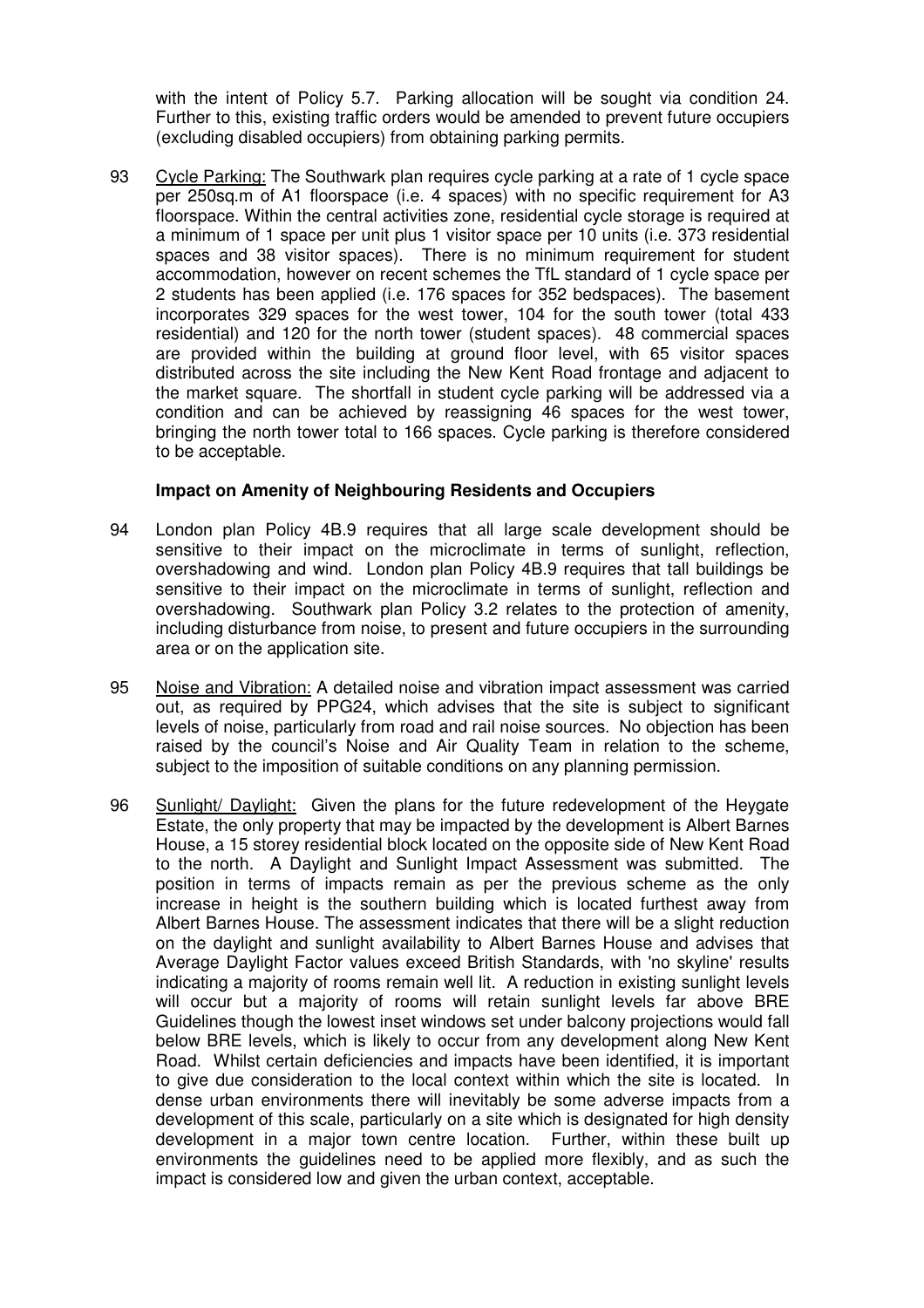- 97 Wind: A detailed wind assessment was carried out to determine the impact the proposed buildings will have on wind conditions in the vicinity of the site. The report advises that the revised development would have a similar impact on existing wind levels experienced in some areas of the site, and the resultant wind conditions will be suitable for the intended pedestrian use of the site. Certain areas (particularly at podium level) may require some mitigation measures, for example screening and planting to the proposed seating areas on the garden terraces. Some mitigation measures will also be required for some standing/ entrance areas (such as the northwest corner of the site) via perimeter screening through increasing balustrade heights. Through introduction of the mitigation methods, the proposals will generate acceptable wind conditions.
- 98 TV and Radio: The Environmental Statement included an assessment on what effects the towers could have on broadcast radio, terrestrial television and satellite television signals. These operate at different transmission frequencies and possess different transmission wave properties. The effects of tall buildings (and other large structures) on signals are principally in the following ways: (a) Shadowing effects, where an area behind the structure is effectively screened from the transmitter preventing reception of the transmission or reducing signal strength; and (b) Ghosting effects, where the transmission signal is reflected and scattered by a conducting surface on the structure. Signals arrive at the receiver out of synchronisation with the 'direct' signal and create second ghost images on television pictures.In addition, like light, any electromagnetic signal can be reflected or diffracted around objects, particularly with low frequency radio transmissions. The assessment indicates that there should be no effect on radio broadcasts or mobile phone reception, but potentially some impact on television reception and signal levels to the north. All effects can be mitigated and as such any residual impact of the proposed scheme will be negligible. The mitigation measures to be included can be secured by a condition of any permission and/or planning obligation which would require appropriate surveys to be carried out before and after development to assess the likely impacts, and the appropriate measures needed to rectify any problems that occur.
- 99 Outlook and Privacy: Whilst the proposal includes three relatively tall buildings, there are no residential properties in close proximity (given that the Heygate Estate is due for future demolition) and as such no negative impact is expected in terms of outlook or privacy.

### **Flood Risk Assessment**

100 The site is located within flood zone 3a, however the site is protected by the Thames Barrier and related defences. A flood risk assessment has been submitted with the application which confirms that the site has the potential to be inundated in the event that the flood defences fail. The proposed scheme meets the Planning Policy Statement 25 sequential test. The site is located on previously developed land and there are strong sustainability reasons why the site should be redeveloped. It has good access to public transport and is capable of providing housing on a site which currently has none. At the time of writing the report no response had been received from the EA, however on the previously approved scheme the EA confirmed they had no objection to the proposal on the basis that details of a flood evacuation/ safe refuge plan and a scheme for surface water drainage and control measures be submitted to the Local Planning Authority for approval, to be secured by condition. The proposal is therefore considered consistent with Planning Policy Statement 25.

### **Planning Obligations [S106 Agreement]**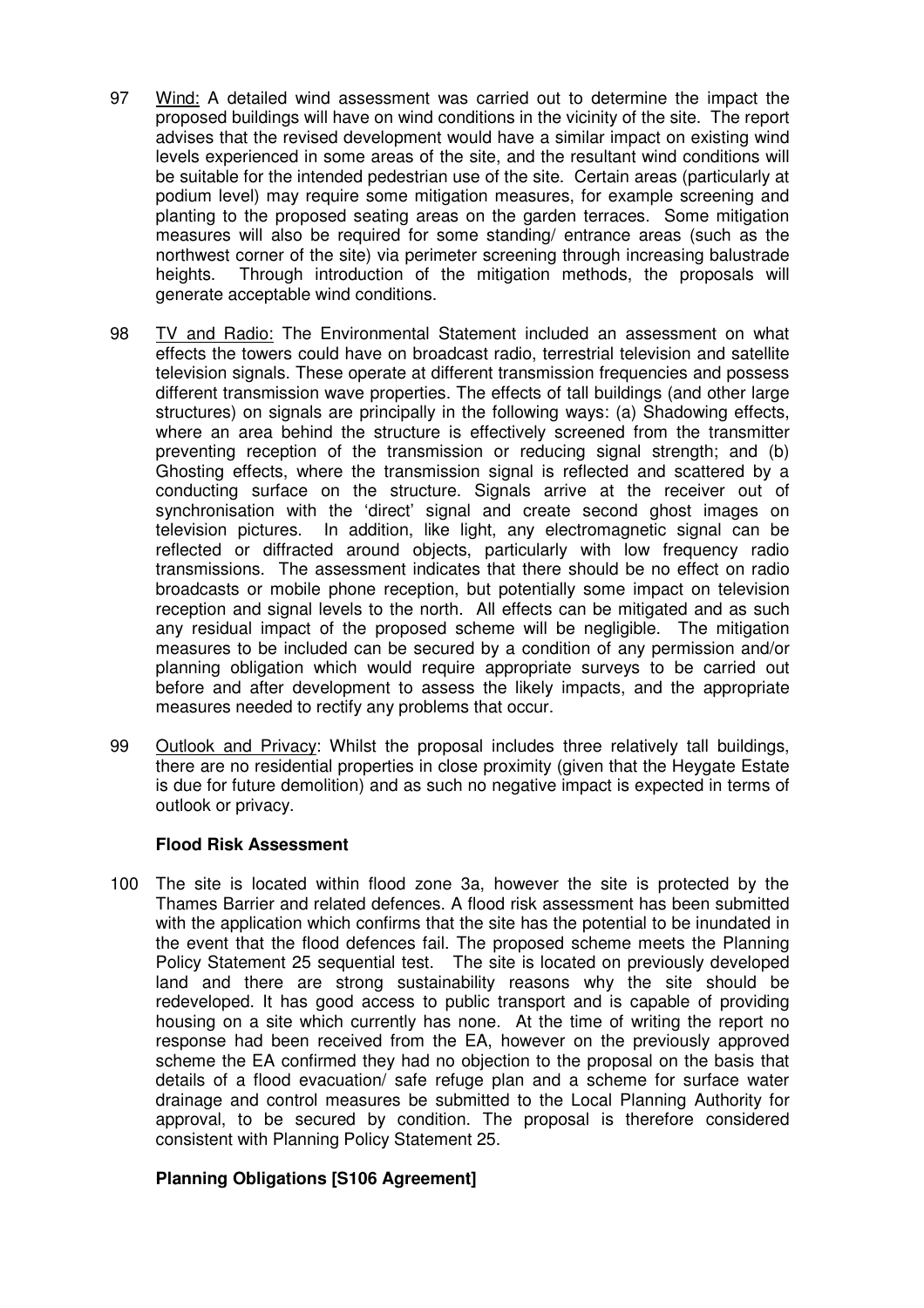- 101 Planning obligations are intended to offset the negative impacts of a development. As outlined within the ffordable Housing section of this report, a full financial viability appraisal was submitted to assess the capability of the scheme to comply with s106 planning obligation requirements. The primary S106 objective for this site when the first application was proposed in 2005 was to secure infrastructure investment in the form of an expansive basement to enable the development capacity of the core area to be fully realised through provision of a link through to the shopping centre and protection and safeguarding of the Cross River Tram route. This, along with the other benefits such as MUSCo connection, wind turbine trials and market square provision, left little capacity within the scheme to make additional contributions towards S106 or the on-site provision of affordable housing.
- 102 The more recently approved 2008 scheme included a S106 offer of £2,000,000, of which an off-site commuted payment of £1,546,000 was allocated towards affordable housing with the remaining £454,000 allocated as set out below. This offer was based on the previous 2005 offer rather than in response to the updated Section 106 Planning Obligations SPD and did not include key contributions towards health or adequate provision for workplace co-ordinators:
	- Education Contribution- £101,000;
	- Public Open Space- £30,000 (already paid);
	- Archaeology Contribution- £5000 for evaluation works (already paid);
	- Public Transport Contribution- £160,000;
	- Community Facilities and Public Realm comprising of:
		- Environmental Contribution- £65,000;
		- Safety and Security Contribution £20,000
		- Training and Employment- £50,000
		- Study of Urban Wind Technology- £15,000
	- Administration Costs- £8000
- 103 In support of the current application, the developers provided a revised total of £12,520,000 for the scheme's Exceptional Development Costs. This covered the provision of the vehicular service ramp and basement service yard, delivery of the first phase of the adjoining Market Square and accommodation of pedestrian access ways to safeguard the Cross River Tram Route. These Exceptional Development Costs (particularly the obligation to provide enabling infrastructure in line with masterplan objectives) represent an additional £2,020,000 of costs from the 2008 planning permission due, the developer advises, to the rapid inflation in build costs over the 12 months since the last submission. Whilst Council Valuers have accepted this position based on their analysis of the financial viability toolkit, the GLA have requested further information to substantiate this substantial rise in costs.
- 104 In addition to these costs, the scheme is providing affordable business space for shopping centre retailers. The applicant has confirmed that the extent of business space which can be taken up by qualifying tenants from the Elephant and Castle equates to over 70% by unit number, and provides a range of unit sizes. Some retail units will be offered on a first refusal basis to businesses displaced from the Elephant and Castle Shopping Centre on protected terms to be agreed, in line with the extant 2008 Section 106 Agreement. Some of the retail units will be offered on a reduced rental basis for 5 years, some on open market terms. Restaurant space (186sq.m) located between ground and first floors including a south facing terrace overlooking the Market Square will be offered on a first refusal subsidised rental basis. These costs are recognised as further reductions in the capital value of the scheme.
- 105 The applicant has agreed to a proposed Heads of Terms based on the Planning Obligations SPD toolkit. The following sets out the offer, which includes a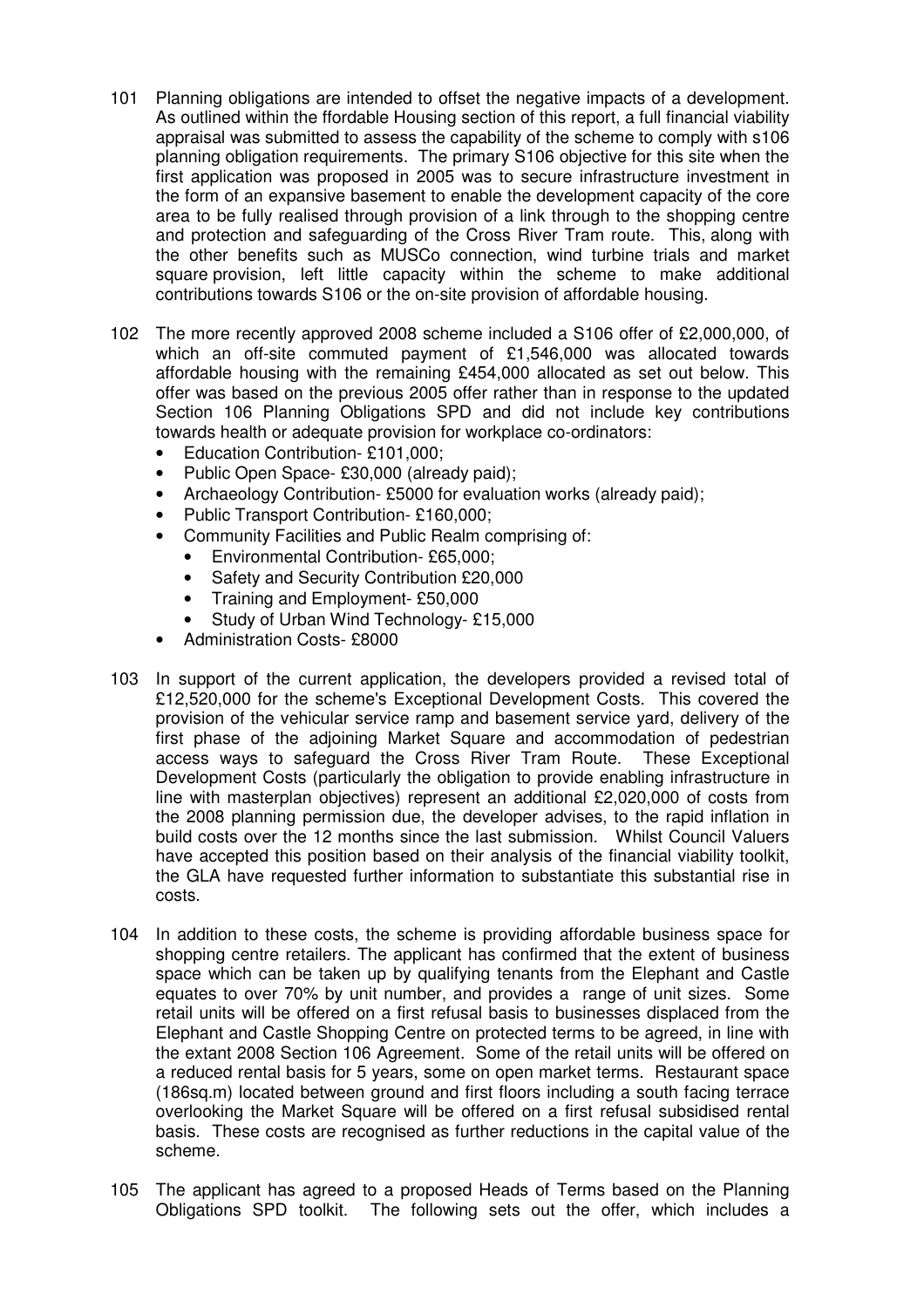contribution towards student accommodation, for which the impact needs to be mitigated for health, strategic transport, open space/ sports development and community facilities:

- Affordable Housing- none provided and no in lieu payment;
- Education- £228,067;
- Health- £558,620 (Note that if the University due to take the student space can indicate in writing that they provide their own health services for students, and this can be corroborated in writing by the PCT, then the student element of the health contribution could be waived. The health contribution will include an out clause for the student health contribution in the case that acceptable letters/ documents are submitted to the satisfaction of the LPA);
- Employment in the Development- £84,347 (based on one employee per 20sq.m retail space). This takes account of a lower employment density for retail workers than office;
- Employment during Construction- £199,972.
- Strategic Transport £280,781;
- Transport Site Specific & TfL- N/A due to exceptional development costs associated with Cross River Tram safeguarding and for vehicular service ramp
- Archaeology- £5000 already paid on previous scheme so nothing required;
- Community Facilities- A community facility in the form of a crèche is proposed on site (a business unit has been earmarked for this purpose on plans). The council would accept a crèche in place of a financial contribution on the basis of it being operational within 24 months of practical completion (or similar- to be agreed).
- Public Open Space (including Children's Play/ Sports Development) and Public Realm: £129,908 (The required contribution is £1,053,224 comprising Open Space £467,729 and Public Realm £585,495. Public open space/ public realm is being delivered in the form of a new market square on the adjacent site (planning permission ref. 07-AP-1448 issued April 2008) at an estimated cost of £897,316 and £30,000 was already paid towards public open space on the previously completed s106 agreement- totalling £927,316, which can be discounted from the required contribution amount.
- Admin Charge- £29,634 (2% of £1,481,695)
- Total Contribution £1,511,329
- 106 Certain other matters will be included within the section 106 agreement over and above those items listed above, as follows:
	- Commitment to developing, implementing and monitoring a travel plan including the appointment of a Travel Plan Co-ordinator;
	- Provision of affordable business/ restaurant space;
	- £2750- traffic order amendment to restrict parking permits for future occupiers;
	- Commitment to connect to MUSCo- including submission of a detailed feasibility study outlining the proposals for meeting the Mayor's 10% renewable energy target, working closely with the Council's technical team as the design progresses to ensure that the scheme complies with the building system requirements set out in the Elephant and Castle heat, non-potable water and data interface documents.
- 107 In accordance with the recommendation, should the planning obligations agreement not be signed within the specified time, the following reasons for refusal apply:
- 108 In the absence of a legal agreement being completed by 15 January 2009, the applicant has failed to adequately mitigate against the impacts of the development and, in accordance with Article 22 of the Town and Country Planning (General Development Procedure) (England) (Amendment) Order 2003, it is recommended that the application be refused for the following reasons: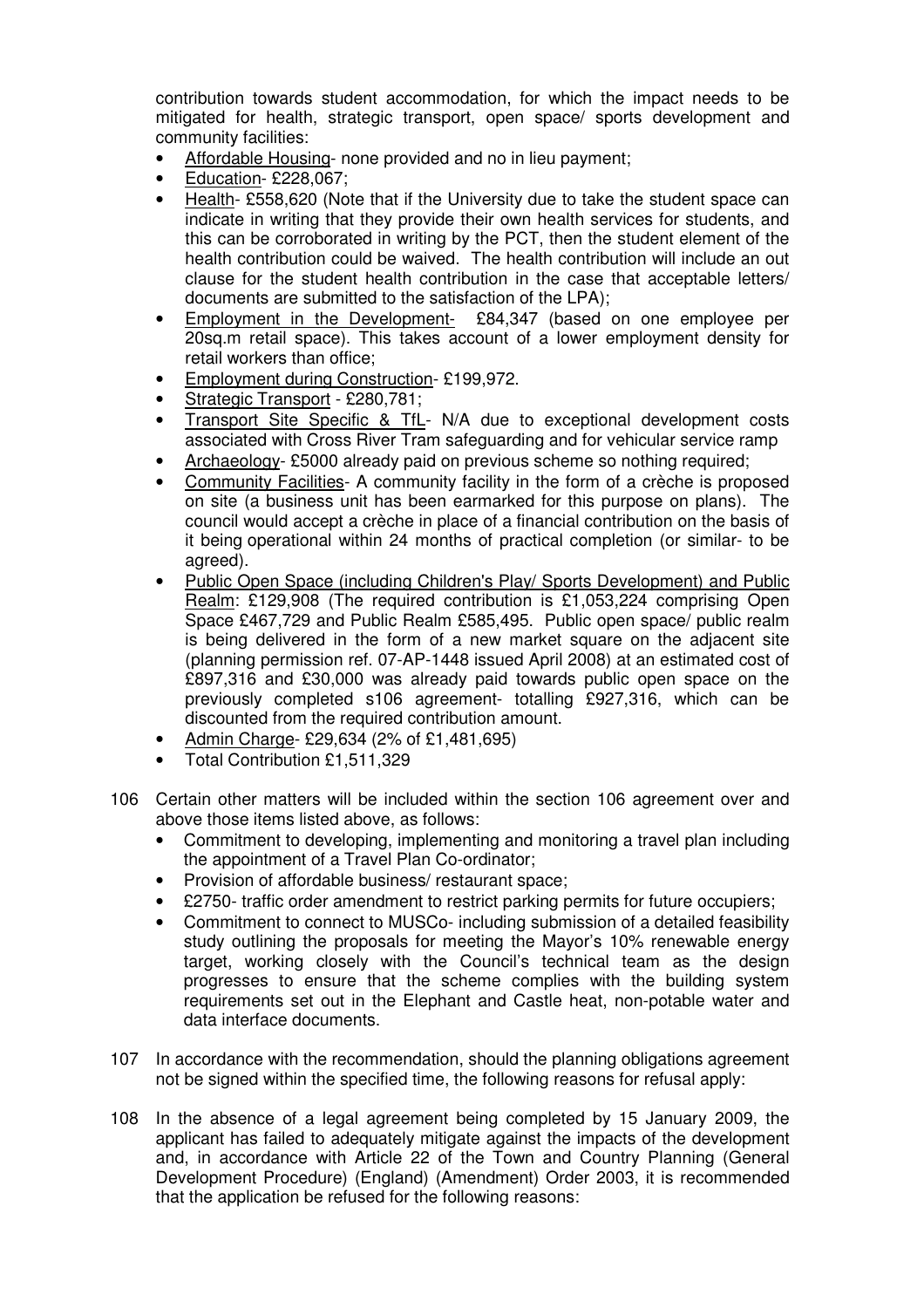- 1) The development fails to adequately mitigate against the adverse impacts of the development in accordance with London Plan policies 6A.4 Priorities in Planning Contributions and 6A.5 Planning Contributions and Southwark Plan policies 2.5 Planning Obligations, SP10 Development Impacts and Supplementary Planning Document 'Section 106 Planning Obligations' 2007.
- 2) The development fails to contribute towards increasing the availability of school places or improving accessibility to high quality education in schools and other channels in accordance with London Plan policies 3A.15 Protection and enhancement of social infrastructure, 3A.21 Education Facilities and Southwark Plan policies 2.1 Enhancement of Community Facilities, 2.3 Enhancement of Educational Establishments and 2.4 Educational Deficiency, SP 9 Meeting Community Needs;
- 3) The development fails to contribute towards increasing accessibility to employment through training and other schemes in accordance with London Plan policy 3B.12 Improving the Skills and Employment Opportunities for Londoners and Southwark Plan policy 1.1 Access to Employment Opportunities, SP5 Regeneration and Employment Opportunities;
- 4) The development fails to contribute towards increasing the quality and quantity of open spaces and associated facilities in accordance with London Plan policies 3D.7 Realising the Value of Open Space, 3D.10 Open Space Provision in UDP's, 3D.11 Open Space Strategies and Southwark Plan policies 3.1 Environmental Effects, 3.2 Protection of Amenity, 3.11 Efficient Use of Land, 3.13 Urban Design, SP15 Open Space and Biodiversity;
- 5) The development fails to contribute towards increasing the capacity of public transport provision and improving accessibility to the development in accordance with London Plan policies 3C.1 Integrating Transport and Development, 3C.3 Sustainable Transport in London, 3C.16 Tackling Congestion and Reducing Traffic, 3C.17 Allocation of Street Space, 3C.20 Improving Walking Conditions, 3C.21 Improving Conditions for Cycling and Southwark Plan policies 5.1 Locating Developments, 5.2 Transport Impacts, 5.3 Walking and Cycling, 5.4 Public Transport Improvements, 5.5 Transport Development Areas, 5.6 Car Parking, SP6 Accessible Services, SP18 Sustainable Transport;
- 6) The development fails to contribute towards increasing the quality and quantity of the public realm, community and leisure facilities and improving community safety and reducing crime, in accordance with London Plan policies 3A.15 Protection and Enhancement of Social Infrastructure and Community Facilities, 4B.4 Enhancing the Quality of the Public Realm and 4B.5 Creating an Inclusive Environment and Southwark Plan policies 2.1 Enhancement of Community Facilities, 2.2 Provision of new Community Facilities, 3.1 Environmental Effects, 3.13 Urban Design and 3.14 Designing out Crime;
- 7) The development fails to contribute towards increasing the quantity of health facilities in accordance with London Plan policy 3A.15 Protection and Enhancement of Social Infrastructure and Community Facilities and Southwark Plan policies 2.1 Enhancement of Community Facilities and 2.2 Provision of new Community Facilities;
- 8) The development fails to contribute towards the provision of affordable housing in accordance with London Plan policies 3A.2 Borough Housing Targets, 3A.7 Affordable Housing Targets, 3A.8 Negotiating Affordable Housing and Southwark Plan policy 4.4 Affordable Housing and SP17 Housing.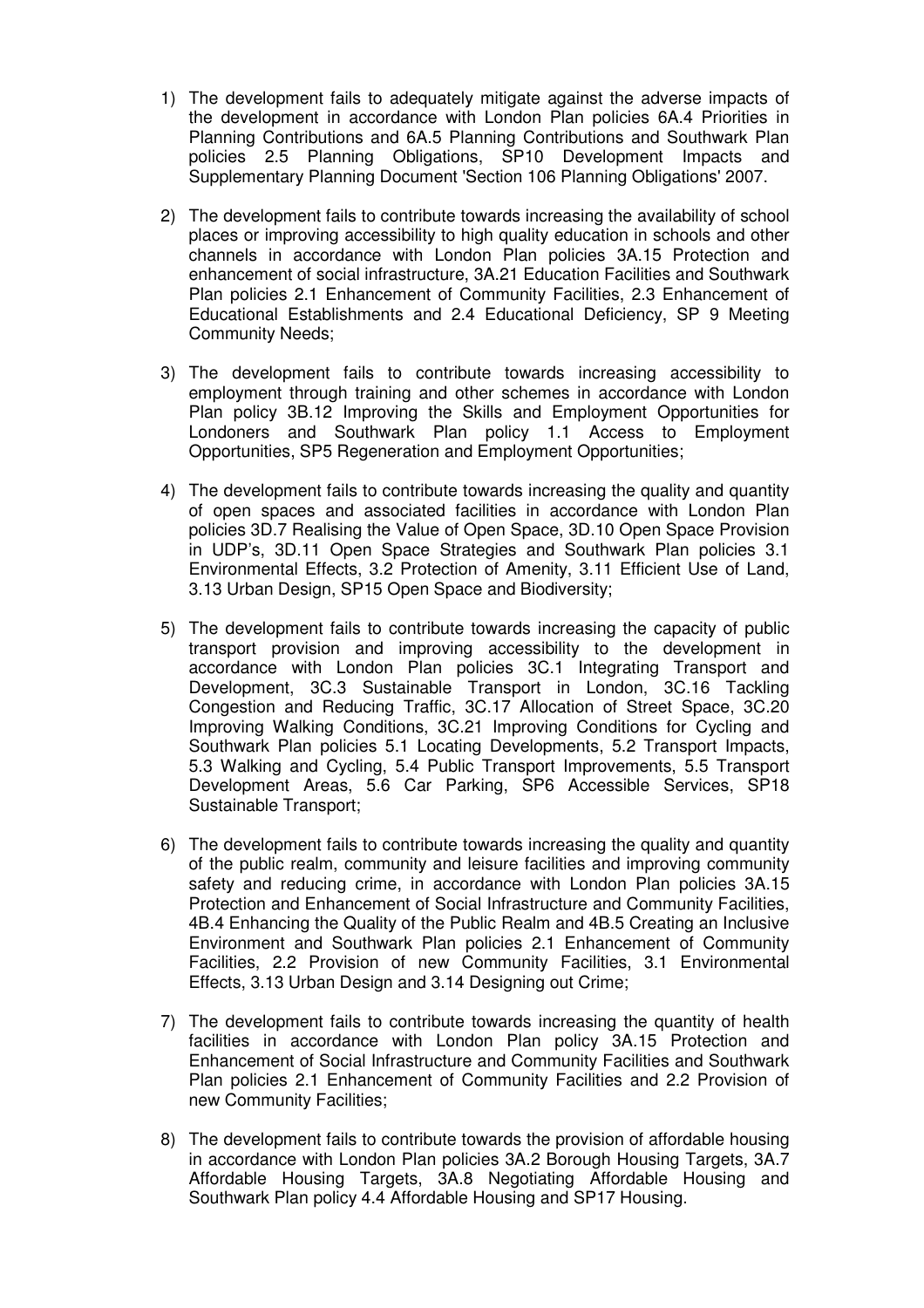#### **Conclusion**

109 The application will see the redevelopment of a Brownfield site, vastly improving the immediate urban environment and creating an enhanced public realm incorporating a market square, retail stores, restaurants and a cinema. The scale and form of the development will sit well within the context of the Elephant and Castle town centre in its early stages of regeneration. The scheme is an exceptional case because of the large-scale infrastructure content in its basement providing sub-ground servicing for the car-free retail and leisure core. Its early development has become enormously important to the delivery of the core area. The site is identified as suitable for high density development and achieves a strong mix of uses combining housing with student accommodation, a cinema, student accommodation, shops, restaurants and market square. The traffic impact, car and cycle parking provisions are also acceptable, particularly given the sites proximity to a variety of public transport options. The scheme is in accordance with local and national policies and will represent a key milestone in the regeneration of the Elephant and Castle area. The proposal is recommended for approval.

#### **COMMUNITY IMPACT STATEMENT**

110 In line with the council's community impact statement the impact of this application has been assessed as part of the application process with regard to local people in respect of their age, disability, faith/ religion, gender, race and ethnicity and sexual orientation and consultation with the community has been undertaken during the application process. The impact on local people is set out above.

#### **SUSTAINABLE DEVELOPMENT IMPLICATIONS**

- 111 Southwark plan policies 3.4 and 3.5 relate to energy efficiency and renewables. Southwark plan policy 3.28 requires that due consideration be given to enhancement of biodiversity. London plan policy 4A.1 sets out an energy hierarchy to be followed. London plan policy 4A.7 requires a 20% cut in CO2 emissions via energy efficiency and renewables.
- 112 The applicant provided an energy assessment following the principles of the Mayor's 'Energy Hierarchy'. Some of the main technologies to be incorporated into the scheme to conserve energy include a range of passive design measures including solar shading, façade design to provide natural day-lighting, whole house ventilation, thermal insulation and low energy lighting. Renewable Energy is provided through the use of photovoltaics on the roof, to displace around 2-3% of the estimated carbon footprint. However, the GLA have criticised the submission, advising it was not adequately updated following the previous application to reflect current London plan policy. A revised energy strategy has been requested to confirm baseline emissions in order to then demonstrate how savings will be made in line with London plan policy and in order to meet or exceed Building Regulations requirements. The GLA also seek to have all energy measures robustly secured via the s106 agreement.
- 113 The council requires that all development within the Elephant and Castle enables a future link to the proposed Multi-Utility Services Company [MUSCo], which is intended to deliver a programme of decentralised heat, power, and cooling to address the Elephant and Castle SPG targets for zero carbon growth. The applicant has provided an energy strategy and MUSCo connection report confirming that the developer is fully committed to connect the proposed scheme to the Southwark MUSCo. The GLA confirmed that the scheme as proposed can connect to the MUSCo however the carbon savings resulting from this connection have not been